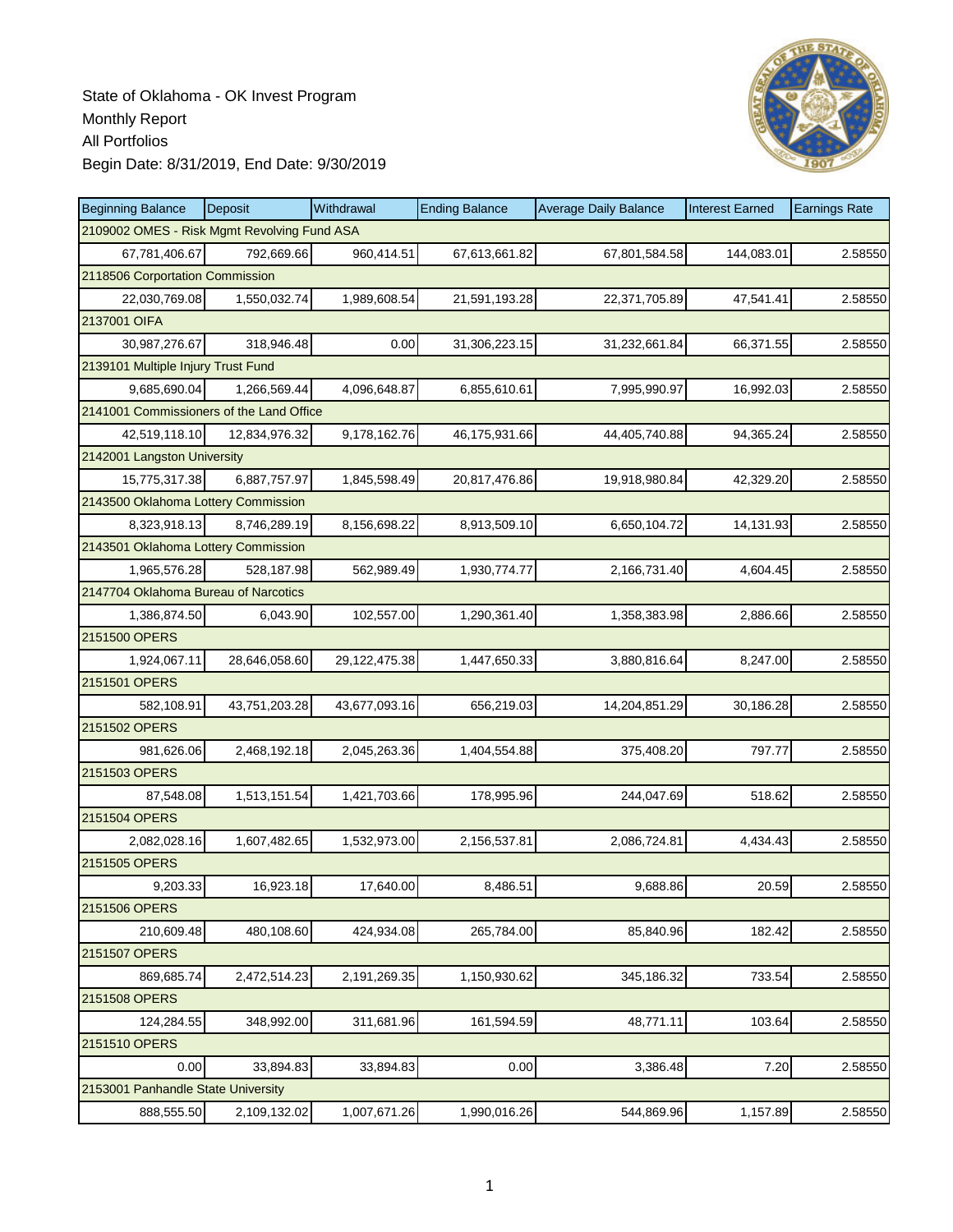| <b>Beginning Balance</b>                  | Deposit        | Withdrawal     | <b>Ending Balance</b> | <b>Average Daily Balance</b> | <b>Interest Earned</b> | <b>Earnings Rate</b> |  |  |
|-------------------------------------------|----------------|----------------|-----------------------|------------------------------|------------------------|----------------------|--|--|
| 2155701 OK Police Pension                 |                |                |                       |                              |                        |                      |  |  |
| 28,975,214.56                             | 4,548,286.27   | 10,250,352.36  | 23,273,148.47         | 30,364,615.21                | 64,526.89              | 2.58550              |  |  |
| 2169502 Tax Commission                    |                |                |                       |                              |                        |                      |  |  |
| 420,695,998.08                            | 397,778,005.58 | 413,159,688.14 | 405,314,315.52        | 201,552,553.73               | 428,312.98             | 2.58550              |  |  |
| 2169520 Tax Commission                    |                |                |                       |                              |                        |                      |  |  |
| 1,010,243.70                              | 5,197,602.68   | 5,287,295.47   | 920,550.91            | 4,637,294.05                 | 9,854.57               | 2.58550              |  |  |
| 2169521 Tax Commission                    |                |                |                       |                              |                        |                      |  |  |
| 63,160,581.97                             | 57,667,855.69  | 63,224,361.08  | 57,604,076.58         | 30,480,635.39                | 64,773.44              | 2.58550              |  |  |
| 2174007 State Treasurer                   |                |                |                       |                              |                        |                      |  |  |
| 327,228.94                                | 167,597.61     | 0.00           | 494,826.55            | 478,066.79                   | 1,015.92               | 2.58550              |  |  |
| 2183006 DHS - CSED                        |                |                |                       |                              |                        |                      |  |  |
| 16,248,056.95                             | 7,049,299.25   | 13,099,498.71  | 10,197,857.49         | 11,324,134.77                | 24,064.56              | 2.58550              |  |  |
| 7200039 Oklahoma Boll Weevil Eradication  |                |                |                       |                              |                        |                      |  |  |
| 2,834,411.62                              | 15,100.77      | 48,905.93      | 2,800,606.46          | 2,820,288.63                 | 5,993.31               | 2.58550              |  |  |
| 7200320 Department of Wildlife            |                |                |                       |                              |                        |                      |  |  |
| 525,921.59                                | 5,051,247.70   | 3,236,379.34   | 2,340,789.95          | 2,195,224.30                 | 4,665.00               | 2.58550              |  |  |
| 7200359 OERB                              |                |                |                       |                              |                        |                      |  |  |
| 15,676,058.52                             | 1,341,064.64   | 1,334,187.28   | 15,682,935.88         | 16,243,350.26                | 34,518.23              | 2.58550              |  |  |
| 7200370 OIFA                              |                |                |                       |                              |                        |                      |  |  |
| 671,427.10                                | 128,376.17     | 53,064.06      | 746,739.21            | 710,722.09                   | 1,510.33               | 2.58550              |  |  |
| 7200391 Multiple Injury Trust Fund        |                |                |                       |                              |                        |                      |  |  |
| 146,697.59                                | 316,265.78     | 339,357.01     | 123,606.36            | 158,312.36                   | 336.42                 | 2.58550              |  |  |
| 7200410 Commissioners of the Land Office  |                |                |                       |                              |                        |                      |  |  |
| 1,628,925.81                              | 3,661.64       | 48,969.50      | 1,583,617.95          | 1,601,874.32                 | 3,404.09               | 2.58550              |  |  |
| 7200435 Oklahoma Lottery Commission       |                |                |                       |                              |                        |                      |  |  |
| 21,770,044.86                             | 6,504,280.64   | 23,590,971.29  | 4,683,354.21          | 22,621,885.41                | 48,073.06              | 2.58550              |  |  |
| 7200515 OPERS                             |                |                |                       |                              |                        |                      |  |  |
| 209,076.96                                | 600,997.30     | 612,506.63     | 197,567.63            | 430,145.77                   | 914.09                 | 2.58550              |  |  |
| 7200557 Oklahoma Police Pension           |                |                |                       |                              |                        |                      |  |  |
| 0.00                                      | 110,441.09     | 110,441.09     | 0.00                  | 7,649.77                     | 16.26                  | 2.58550              |  |  |
| 7200588 Real Estate Commission            |                |                |                       |                              |                        |                      |  |  |
| 393,887.26                                | 106,131.59     | 136,064.00     | 363,954.85            | 431,754.56                   | 917.51                 | 2.58550              |  |  |
| 7200830 Department of Human Services      |                |                |                       |                              |                        |                      |  |  |
| 52,567.30                                 | 116.96         | 0.00           | 52,684.26             | 52,672.56                    | 111.93                 | 2.58550              |  |  |
| 7201825 University Hospitals Authority    |                |                |                       |                              |                        |                      |  |  |
| 4,925,432.02                              | 667,713.40     | 25,071.89      | 5,568,073.53          | 5,014,187.14                 | 10,655.49              | 2.58550              |  |  |
| 7205090 OMES Risk Management Division/DSC |                |                |                       |                              |                        |                      |  |  |
| 44,589,546.04                             | 2,108,732.40   | 10,395,543.52  | 36,302,734.92         | 40,019,817.61                | 85,044.85              | 2.58550              |  |  |
| 7205204 JM Davis Arms & Historical Museum |                |                |                       |                              |                        |                      |  |  |
| 3,375.30                                  | 7.51           | 0.00           | 3,382.81              | 3,382.06                     | 7.19                   | 2.58550              |  |  |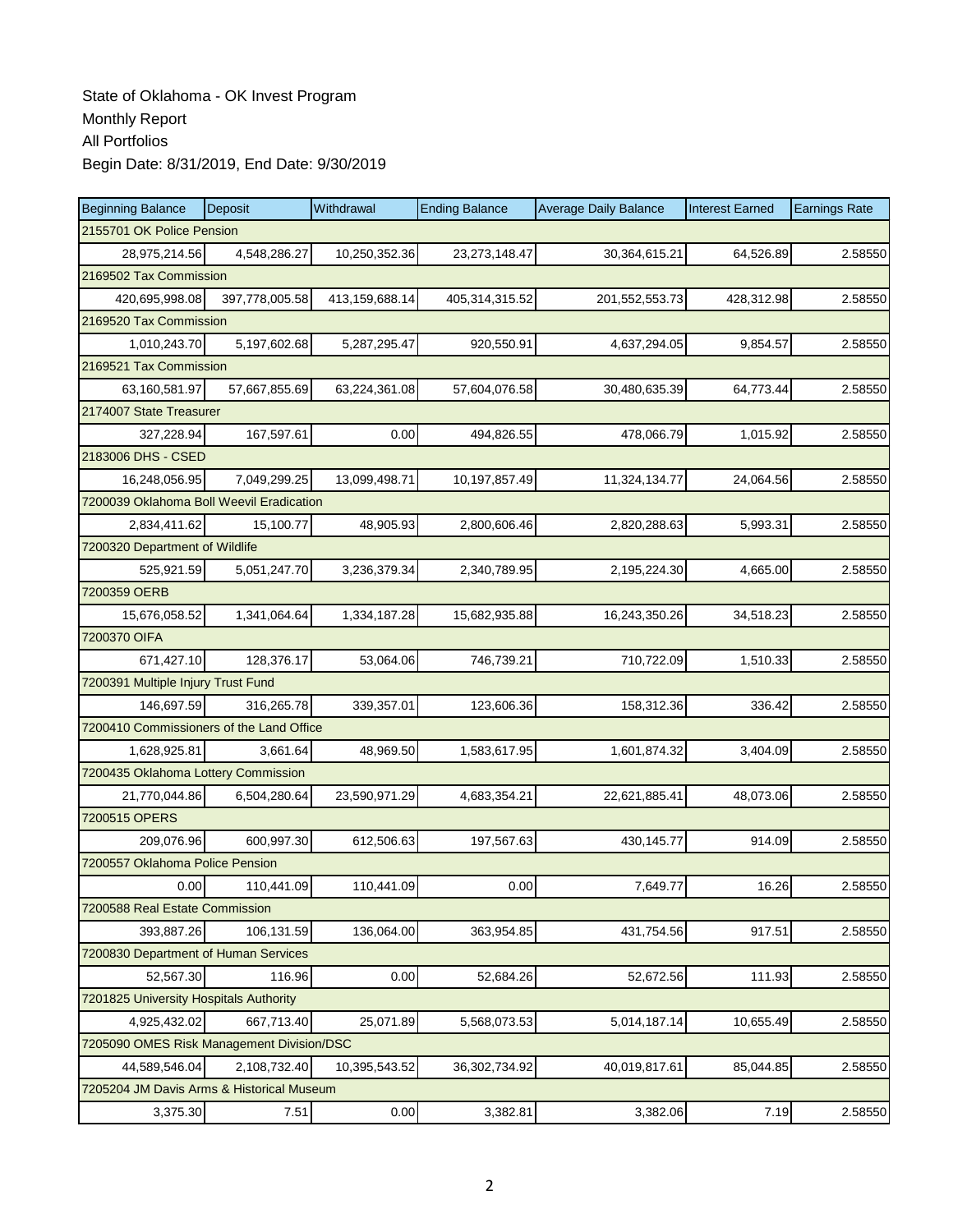| <b>Beginning Balance</b>                          | Deposit      | Withdrawal   | <b>Ending Balance</b> | <b>Average Daily Balance</b> | <b>Interest Earned</b> | <b>Earnings Rate</b> |  |  |  |
|---------------------------------------------------|--------------|--------------|-----------------------|------------------------------|------------------------|----------------------|--|--|--|
| 7205320 Department of Wildlife                    |              |              |                       |                              |                        |                      |  |  |  |
| 640.196.27                                        | 220,482.14   | 20,516.27    | 840,162.14            | 732,068.40                   | 1,555.70               | 2.58550              |  |  |  |
| 7205359 Sustaining OK Energy Resources            |              |              |                       |                              |                        |                      |  |  |  |
| 5,196,276.95                                      | 109,964.57   | 19,899.58    | 5,286,341.94          | 5,279,785.45                 | 11,219.91              | 2.58550              |  |  |  |
| 7205435 Oklahoma Lottery Commission               |              |              |                       |                              |                        |                      |  |  |  |
| 175,951.10                                        | 6,658.96     | 0.00         | 182,610.06            | 181,944.16                   | 386.64                 | 2.58550              |  |  |  |
| 7205515 OPERS                                     |              |              |                       |                              |                        |                      |  |  |  |
| 245,320.06                                        | 62,553.98    | 0.00         | 307,874.04            | 262,230.43                   | 557.26                 | 2.58550              |  |  |  |
| 7205563 OK Bd for Private Vocational Schools      |              |              |                       |                              |                        |                      |  |  |  |
| 215,856.04                                        | 3,907.97     | 17,914.98    | 201,849.03            | 210,050.51                   | 446.37                 | 2.58550              |  |  |  |
| 7205630 Oklahoma Department of Securities         |              |              |                       |                              |                        |                      |  |  |  |
| 880,843.90                                        | 18,701.87    | 510.30       | 899,035.47            | 893,071.91                   | 1,897.84               | 2.58550              |  |  |  |
| 7205807 Oklahoma Health Care Authority            |              |              |                       |                              |                        |                      |  |  |  |
| 2,213,510.10                                      | 3,260,574.30 | 0.00         | 5,474,084.40          | 2,883,905.32                 | 6,128.50               | 2.58550              |  |  |  |
| 7210270 State Election Board                      |              |              |                       |                              |                        |                      |  |  |  |
| 4,815,016.85                                      | 44,335.00    | 86,919.08    | 4,772,432.77          | 4,766,192.34                 | 10,128.49              | 2.58550              |  |  |  |
| 7210320 Department of Wildlife                    |              |              |                       |                              |                        |                      |  |  |  |
| 8,542,823.70                                      | 513,343.09   | 1,122,582.10 | 7,933,584.69          | 8,220,189.82                 | 17,468.47              | 2.58550              |  |  |  |
| 7210350 Oklahoma Historical Society               |              |              |                       |                              |                        |                      |  |  |  |
| 28.20                                             | 0.06         | 0.00         | 28.26                 | 28.25                        | 0.06                   | 2.58550              |  |  |  |
| 7210400 Office of Juvenile Affairs                |              |              |                       |                              |                        |                      |  |  |  |
| 43,807.73                                         | 97.47        | 0.00         | 43,905.20             | 43,895.45                    | 93.28                  | 2.58550              |  |  |  |
| 7210410 Commissioners of the Land Office          |              |              |                       |                              |                        |                      |  |  |  |
| 7,592,848.19                                      | 16,894.03    | 0.00         | 7,609,742.22          | 7,608,052.82                 | 16,167.63              | 2.58550              |  |  |  |
| 7210515 OPERS                                     |              |              |                       |                              |                        |                      |  |  |  |
| 111,173.54                                        | 9,826.62     | 0.00         | 121,000.16            | 114,374.00                   | 243.05                 | 2.58550              |  |  |  |
| 7210570 State Board of Licensure for Professional |              |              |                       |                              |                        |                      |  |  |  |
| 601,850.16                                        | 1,339.11     | 0.00         | 603,189.27            | 603,055.36                   | 1,281.53               | 2.58550              |  |  |  |
| 7210588 Real Estate Commission                    |              |              |                       |                              |                        |                      |  |  |  |
| 359,060.94                                        | 23,416.12    | 625.53       | 381,851.53            | 376,039.98                   | 799.11                 | 2.58550              |  |  |  |
| 7215270 State of Oklahoma Election Board          |              |              |                       |                              |                        |                      |  |  |  |
| 5,324,725.57                                      | 11,847.47    | 0.00         | 5,336,573.04          | 5,335,388.29                 | 11,338.07              | 2.58550              |  |  |  |
| 7215320 Department of Wildlife                    |              |              |                       |                              |                        |                      |  |  |  |
| 3,307,705.53                                      | 16,865.38    | 0.00         | 3,324,570.91          | 3,316,537.71                 | 7,047.87               | 2.58550              |  |  |  |
| 7215566 Tourism & Recreation Department           |              |              |                       |                              |                        |                      |  |  |  |
| 14,802,855.35                                     | 2,413,424.27 | 2,554,658.23 | 14,661,621.39         | 14,652,546.14                | 31,137.66              | 2.58550              |  |  |  |
| 7215585 Department of Public Safety               |              |              |                       |                              |                        |                      |  |  |  |
| 734,827.54                                        | 164,528.97   | 14,426.63    | 884,929.88            | 756,870.17                   | 1,608.40               | 2.58550              |  |  |  |
| 7215670 JD McCarty Center                         |              |              |                       |                              |                        |                      |  |  |  |
| 1,191,225.04                                      | 2,630.62     | 534.75       | 1,193,320.91          | 1,193,253.92                 | 2,535.75               | 2.58550              |  |  |  |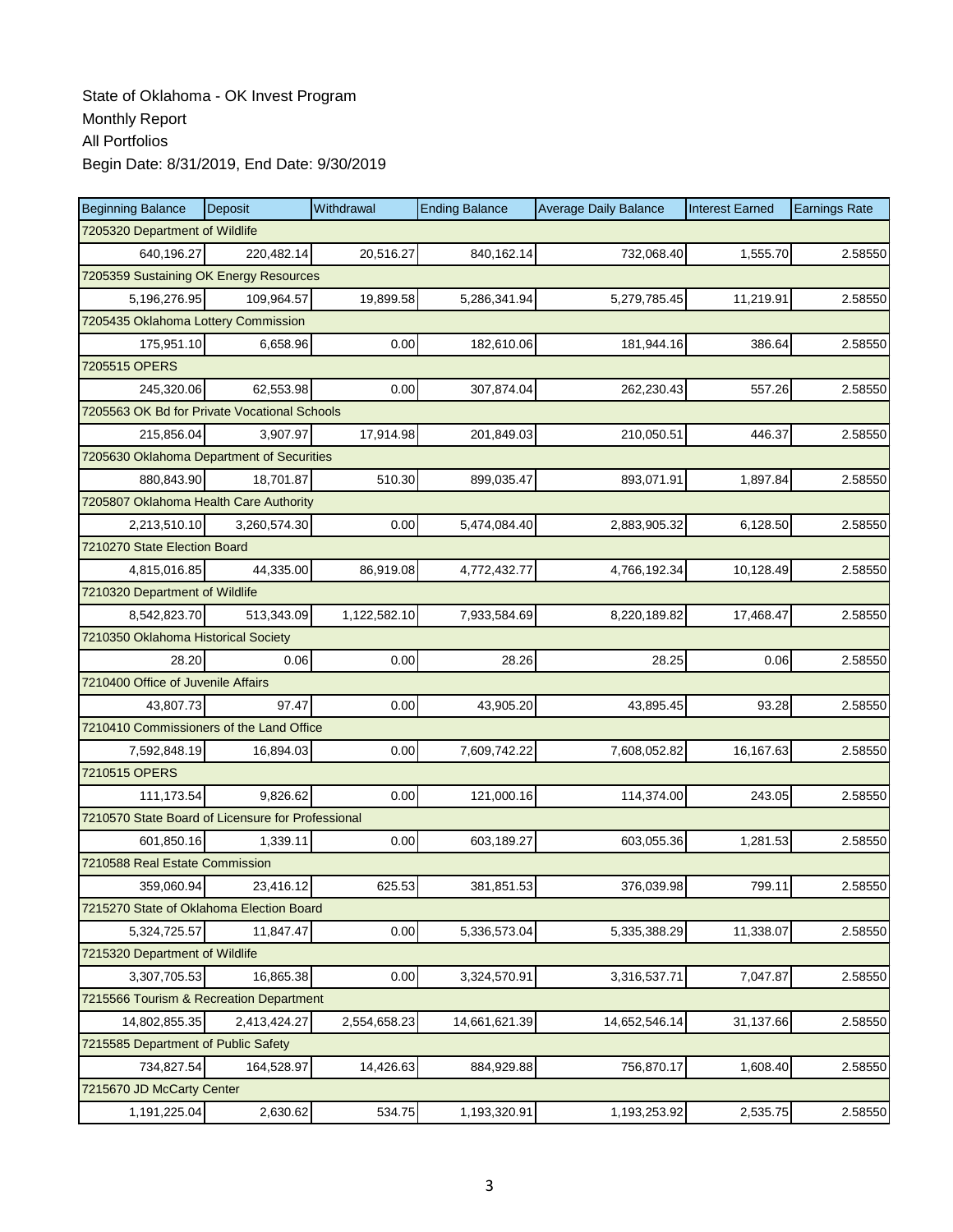| <b>Beginning Balance</b>                      | Deposit                           | Withdrawal   | <b>Ending Balance</b> | <b>Average Daily Balance</b> | <b>Interest Earned</b> | <b>Earnings Rate</b> |  |  |  |  |
|-----------------------------------------------|-----------------------------------|--------------|-----------------------|------------------------------|------------------------|----------------------|--|--|--|--|
| 7215825 University Hospitals Authority        |                                   |              |                       |                              |                        |                      |  |  |  |  |
| 2,547,761.95                                  | 10.875.20                         | 111,520.85   | 2,447,116.30          | 2,548,447.84                 | 5,415.63               | 2.58550              |  |  |  |  |
| 7216805 Department of Rehabilitation Services |                                   |              |                       |                              |                        |                      |  |  |  |  |
| 1,057,211.09                                  | 20,095.02                         | 25,703.00    | 1,051,603.11          | 1,055,125.62                 | 2,242.21               | 2.58550              |  |  |  |  |
|                                               | 7220090 OSF Building Project Fund |              |                       |                              |                        |                      |  |  |  |  |
| 0.42                                          | 0.00                              | 0.00         | 0.42                  | 0.42                         | 0.00                   | 2.58550              |  |  |  |  |
| 7220320 Dept of Wildlife Conservation         |                                   |              |                       |                              |                        |                      |  |  |  |  |
| 3,851,526.90                                  | 44,188.60                         | 0.00         | 3,895,715.50          | 3,868,413.31                 | 8,220.64               | 2.58550              |  |  |  |  |
| 7220585 Department of Public Safety           |                                   |              |                       |                              |                        |                      |  |  |  |  |
| 5,031,952.01                                  | 11,353.50                         | 13,254.57    | 5,030,050.94          | 5,036,988.81                 | 10,703.95              | 2.58550              |  |  |  |  |
| 7220830 Department of Human Services          |                                   |              |                       |                              |                        |                      |  |  |  |  |
| 13,205.72                                     | 29.38                             | 0.00         | 13,235.10             | 13,232.16                    | 28.12                  | 2.58550              |  |  |  |  |
| 7225040 Department of Agriculture             |                                   |              |                       |                              |                        |                      |  |  |  |  |
| 384,634.64                                    | 1,355.11                          | 0.00         | 385,989.75            | 385,574.24                   | 819.37                 | 2.58550              |  |  |  |  |
| 7225830 Department of Human Services          |                                   |              |                       |                              |                        |                      |  |  |  |  |
| 3,267,081.61                                  | 38,262.50                         | 0.00         | 3,305,344.11          | 3,287,436.33                 | 6,986.03               | 2.58550              |  |  |  |  |
| 7230220 Oklahoma Crime Victims Compensation   |                                   |              |                       |                              |                        |                      |  |  |  |  |
| 2,984,869.98                                  | 563,941.35                        | 757,660.44   | 2,791,150.89          | 3,107,827.70                 | 6,604.35               | 2.58550              |  |  |  |  |
| 7230345 Department of Transportation          |                                   |              |                       |                              |                        |                      |  |  |  |  |
| 2,841,280.58                                  | 515,465.48                        | 331,185.34   | 3,025,560.72          | 2,777,433.37                 | 5,902.24               | 2.58550              |  |  |  |  |
| 7230695 Tax Commission                        |                                   |              |                       |                              |                        |                      |  |  |  |  |
| 564,695.06                                    | 1,179,446.58                      | 1,007,881.47 | 736,260.17            | 719,083.04                   | 1,528.10               | 2.58550              |  |  |  |  |
| 7230807 Health Care Authority                 |                                   |              |                       |                              |                        |                      |  |  |  |  |
| 477,173.66                                    | 6,966,998.15                      | 7,407,786.77 | 36,385.04             | 2,539,539.86                 | 5,396.70               | 2.58550              |  |  |  |  |
| 7235605 Regents for Higher Education          |                                   |              |                       |                              |                        |                      |  |  |  |  |
| 6,759,879.11                                  | 1,648,401.70                      | 4,006,123.00 | 4,402,157.81          | 7,130,449.31                 | 15,152.69              | 2.58550              |  |  |  |  |
| 7240807 Health Care Authority                 |                                   |              |                       |                              |                        |                      |  |  |  |  |
| 13,316,620.90                                 | 29,629.38                         | 0.00         | 13,346,250.28         | 13,343,287.34                | 28,355.40              | 2.58550              |  |  |  |  |
| 7244090 OMES Dept of Central Services         |                                   |              |                       |                              |                        |                      |  |  |  |  |
| 882,219.56                                    | 555,290.33                        | 188,531.74   | 1,248,978.15          | 1,053,177.59                 | 2,238.07               | 2.58550              |  |  |  |  |
| 7245807 Health Care Authority                 |                                   |              |                       |                              |                        |                      |  |  |  |  |
| 9,471,535.68                                  | 2,758,282.39                      | 1,911,650.56 | 10,318,167.51         | 10,681,338.63                | 22,698.58              | 2.58550              |  |  |  |  |
| 7255090 Department of Central Services        |                                   |              |                       |                              |                        |                      |  |  |  |  |
| 1,109,405.92                                  | 16,789.75                         | 1,160.70     | 1,125,034.97          | 1,120,508.91                 | 2,381.16               | 2.58550              |  |  |  |  |
| 7255585 Oklahoma Dept of Public Safety        |                                   |              |                       |                              |                        |                      |  |  |  |  |
| 10,599.03                                     | 23.58                             | 0.00         | 10,622.61             | 10,620.25                    | 22.57                  | 2.58550              |  |  |  |  |
| 7260090 OMES Risk Management Division         |                                   |              |                       |                              |                        |                      |  |  |  |  |
| 5,244,770.25                                  | 24,069.89                         | 734,431.81   | 4,534,408.33          | 4,983,965.00                 | 10,591.27              | 2.58550              |  |  |  |  |
| 7265090 Risk Management Fund                  |                                   |              |                       |                              |                        |                      |  |  |  |  |
| 313,797.35                                    | 115,823.88                        | 238,665.01   | 190,956.22            | 339,261.51                   | 720.95                 | 2.58550              |  |  |  |  |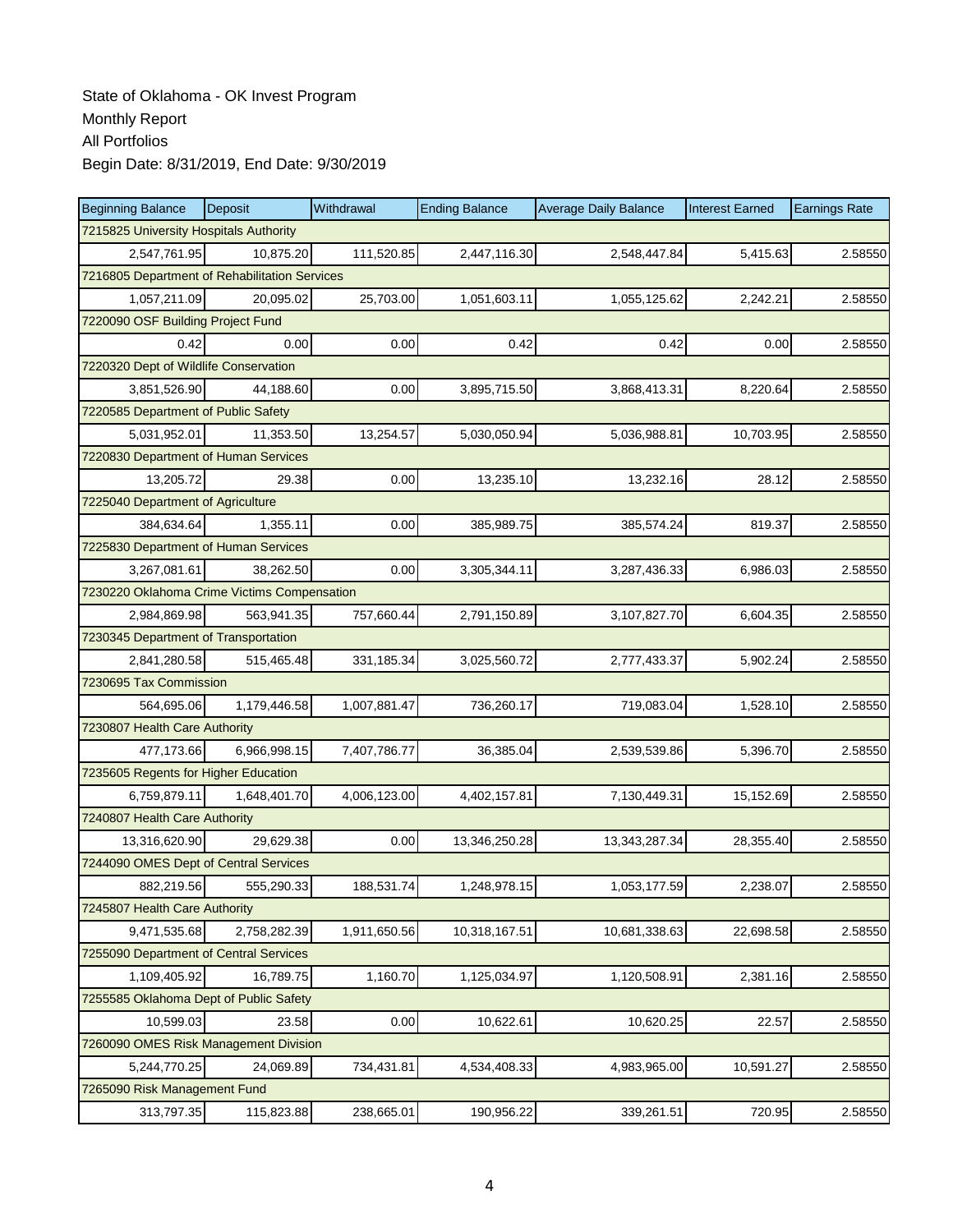| <b>Beginning Balance</b>                           | Deposit       | Withdrawal   | <b>Ending Balance</b> | <b>Average Daily Balance</b> | <b>Interest Earned</b> | <b>Earnings Rate</b> |
|----------------------------------------------------|---------------|--------------|-----------------------|------------------------------|------------------------|----------------------|
| 7275740 OST - SEED                                 |               |              |                       |                              |                        |                      |
| 34,943.77                                          | 78.63         | 550.04       | 34,472.36             | 34,794.52                    | 73.94                  | 2.58550              |
| 7280090 OMES DCS Property Distribution             |               |              |                       |                              |                        |                      |
| 1,226,597.35                                       | 105,386.05    | 193,937.75   | 1,138,045.65          | 1,199,779.00                 | 2,549.61               | 2.58550              |
| 7280345 Department of Transportation               |               |              |                       |                              |                        |                      |
| 277,570.23                                         | 559,309.51    | 90,245.61    | 746,634.13            | 698,664.35                   | 1,484.71               | 2.58550              |
| 7285345 Department of Transportation               |               |              |                       |                              |                        |                      |
| 163,834,799.78                                     | 16.479.134.57 | 7,894,071.38 | 172,419,862.97        | 173,446,197.44               | 368,585.05             | 2.58550              |
| 7295090 Emergency & Transportation                 |               |              |                       |                              |                        |                      |
| 5,482,521.39                                       | 2,173,800.13  | 1,170,000.00 | 6,486,321.52          | 5,938,730.43                 | 12,620.21              | 2.58550              |
| 7296150 University of Science & Arts               |               |              |                       |                              |                        |                      |
| 40.08                                              | 0.09          | 0.00         | 40.17                 | 40.16                        | 0.09                   | 2.58550              |
| 7303000 Tobacco Litigation Escrow Fund             |               |              |                       |                              |                        |                      |
| 29.058.07                                          | 64.65         | 0.00         | 29,122.72             | 29,116.26                    | 61.87                  | 2.58550              |
| 7360566 Tourism & Recreation Department            |               |              |                       |                              |                        |                      |
| 6,395,642.86                                       | 22,250.07     | 70,000.00    | 6,347,892.93          | 6,371,066.68                 | 13,538.95              | 2.58550              |
| 7401105 OCIA NACEA Construction Series 2018B       |               |              |                       |                              |                        |                      |
| 22,752,462.17                                      | 50,623.90     | 569,084.00   | 22,234,002.07         | 22,266,878.61                | 47,318.64              | 2.58550              |
| 7402105 OCIA Tourism Construction Fund Series 2018 |               |              |                       |                              |                        |                      |
| 9,388,532.72                                       | 20,889.41     | 0.00         | 9,409,422.13          | 9,407,333.19                 | 19,991.23              | 2.58550              |
| 7403292 Oklahoma Department of Environmental Quali |               |              |                       |                              |                        |                      |
| 221,895.29                                         | 493.72        | 0.00         | 222,389.01            | 222,339.64                   | 472.49                 | 2.58550              |
| 7405220 District Attorneys Council                 |               |              |                       |                              |                        |                      |
| 2,671,064.25                                       | 2,546,684.81  | 216,143.16   | 5,001,605.90          | 3,213,215.29                 | 6,828.30               | 2.58550              |
| 7406105 OCIA Tourism Revenue Fund Series 2018A     |               |              |                       |                              |                        |                      |
| 43,508.74                                          | 43,225.99     | 85,876.55    | 858.18                | 18,049.26                    | 38.36                  | 2.58550              |
| 7408105 OCIA                                       |               |              |                       |                              |                        |                      |
| 1,048,958.18                                       | 540,169.38    | 1,579,624.50 | 9,503.06              | 776,130.61                   | 1,649.33               | 2.58550              |
| 7409105 OCIA NACEA Revenue Series 2018B            |               |              |                       |                              |                        |                      |
| 178,198.32                                         | 281.62        | 178,000.42   | 479.52                | 62,869.59                    | 133.60                 | 2.58550              |
| 7410105 OCIA Capitol Repair Construction Series 20 |               |              |                       |                              |                        |                      |
| 34,581,079.76                                      | 79,323.08     | 818,825.38   | 33,841,577.46         | 34,281,811.24                | 72,851.20              | 2.58550              |
| 7411105 OCIA Capitol Repair Revenue Series 2018C   |               |              |                       |                              |                        |                      |
| 985,218.94                                         | 497,311.03    | 1,481,264.32 | 1,265.65              | 661,689.27                   | 1,406.14               | 2.58550              |
| 7412105 OCIA                                       |               |              |                       |                              |                        |                      |
| 1,220,694.96                                       | 1,255,279.56  | 2,463,238.60 | 12,735.92             | 382,798.67                   | 813.47                 | 2.58550              |
| 7415105 OCIA DOC Construction Series 2018D         |               |              |                       |                              |                        |                      |
| 109,756,148.87                                     | 236,078.42    | 2,259,941.54 | 107,732,285.75        | 108,979,781.92               | 231,589.50             | 2.58550              |
| 7416000 OSF - Oil Overcharge                       |               |              |                       |                              |                        |                      |
| 282,383.32                                         | 628.30        | 0.00         | 283,011.62            | 282,948.79                   | 601.29                 | 2.58550              |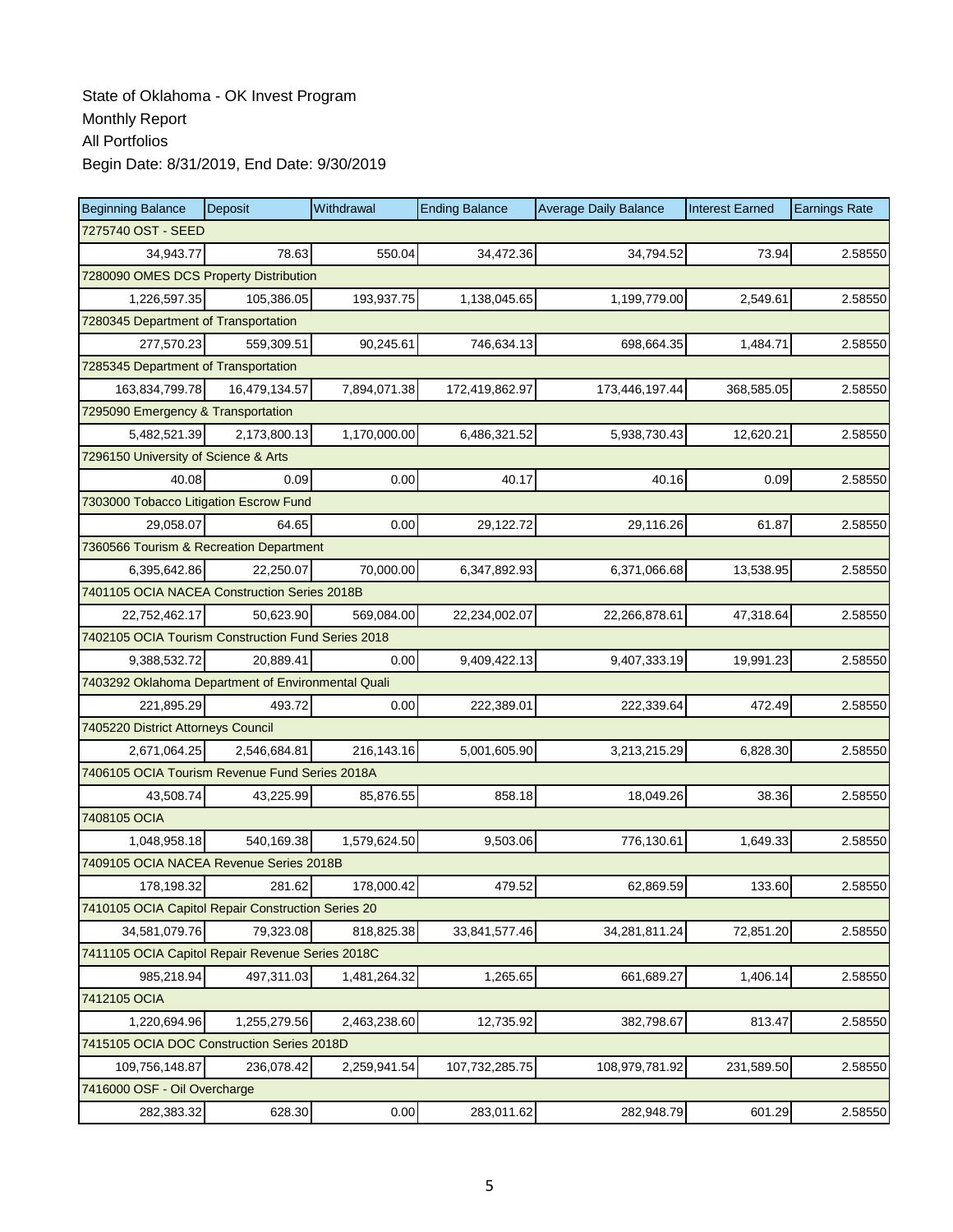| <b>Beginning Balance</b>                       | Deposit      | Withdrawal   | <b>Ending Balance</b> | <b>Average Daily Balance</b> | <b>Interest Earned</b> | <b>Earnings Rate</b> |
|------------------------------------------------|--------------|--------------|-----------------------|------------------------------|------------------------|----------------------|
| 7416160 Department of Commerce                 |              |              |                       |                              |                        |                      |
| 2,846,516.73                                   | 10,884.71    | 0.00         | 2,857,401.44          | 2,853,274.24                 | 6,063.40               | 2.58550              |
| 7419105 OCIA                                   |              |              |                       |                              |                        |                      |
| 1,937,704.92                                   | 858,978.60   | 2,039,646.72 | 757,036.80            | 1,259,749.16                 | 2,677.05               | 2.58550              |
| 7420105 OCIA                                   |              |              |                       |                              |                        |                      |
| 5, 144, 712. 51                                | 11,446.95    | 0.00         | 5,156,159.46          | 5,155,014.77                 | 10,954.76              | 2.58550              |
| 7424105 OCIA                                   |              |              |                       |                              |                        |                      |
| 414,663.05                                     | 207,864.23   | 621,806.25   | 721.03                | 277,019.82                   | 588.69                 | 2.58550              |
| 7426000 OSF - Oil Overcharge                   |              |              |                       |                              |                        |                      |
| 2,359,456.80                                   | 5,249.77     | 0.00         | 2,364,706.57          | 2,364,181.59                 | 5,024.05               | 2.58550              |
| 7426160 Department of Commerce                 |              |              |                       |                              |                        |                      |
| 12,412,573.75                                  | 137,678.01   | 0.00         | 12,550,251.76         | 12,539,212.60                | 26,646.69              | 2.58550              |
| 7427105 OCIA-Revenue Series 2019B              |              |              |                       |                              |                        |                      |
| 44,854,570.78                                  | 100,139.29   | 0.00         | 44,954,710.07         | 44,944,696.14                | 95,510.56              | 2.58550              |
| 7428105 OCIA Endowed Chairs Fund               |              |              |                       |                              |                        |                      |
| 1,819,647.33                                   | 960,659.63   | 2,763,372.95 | 16,934.01             | 1,374,332.44                 | 2,920.55               | 2.58550              |
| 7429105 OCIA                                   |              |              |                       |                              |                        |                      |
| 1.38                                           | 0.00         | 0.00         | 1.38                  | 1.38                         | 0.00                   | 2.58550              |
| 7430010 Oklahoma State University              |              |              |                       |                              |                        |                      |
| 786,140.88                                     | 4,189,240.26 | 3,864,346.78 | 1,111,034.36          | 1,499,520.39                 | 3,186.58               | 2.58550              |
| 7430011 Oklahoma State University              |              |              |                       |                              |                        |                      |
| 739,013.51                                     | 1,962,914.46 | 1,956,296.90 | 745,631.07            | 979,600.82                   | 2,081.72               | 2.58550              |
| 7430012 Oklahoma State University              |              |              |                       |                              |                        |                      |
| 688,053.90                                     | 693,767.26   | 904,053.72   | 477,767.44            | 717,803.22                   | 1,525.38               | 2.58550              |
| 7430013 Oklahoma State University              |              |              |                       |                              |                        |                      |
| 1,822,595.11                                   | 4,062.93     | 55,456.80    | 1,771,201.24          | 1,818,255.59                 | 3,863.92               | 2.58550              |
| 7430014 Oklahoma State University              |              |              |                       |                              |                        |                      |
| 1,049,155.26                                   | 500,000.00   | 772,132.23   | 777,023.03            | 826,515.21                   | 1,756.40               | 2.58550              |
| 7430015 Oklahoma State University              |              |              |                       |                              |                        |                      |
| 957,783.08                                     | 1,953,043.10 | 922,806.94   | 1,988,019.24          | 1,514,091.08                 | 3,217.55               | 2.58550              |
| 7430016 Oklahoma State University              |              |              |                       |                              |                        |                      |
| 163,478.25                                     | 363.87       | 587.37       | 163,254.75            | 163,583.30                   | 347.63                 | 2.58550              |
| 7430420 Langston University                    |              |              |                       |                              |                        |                      |
| 76,119.09                                      | 1,437,695.24 | 1,245,625.94 | 268,188.39            | 367,638.82                   | 781.26                 | 2.58550              |
| 7430461 Rogers State College                   |              |              |                       |                              |                        |                      |
| 913,476.56                                     | 165,272.82   | 103,180.08   | 975,569.30            | 987,908.35                   | 2,099.37               | 2.58550              |
| 7430505 Northwestern Oklahoma State University |              |              |                       |                              |                        |                      |
| 158,471.63                                     | 174.32       | 87,253.93    | 71,392.02             | 128,048.37                   | 272.11                 | 2.58550              |
| 7430530 Panhandle State University             |              |              |                       |                              |                        |                      |
| 35,683.69                                      | 200,985.16   | 221,542.84   | 15,126.01             | 44,014.80                    | 93.53                  | 2.58550              |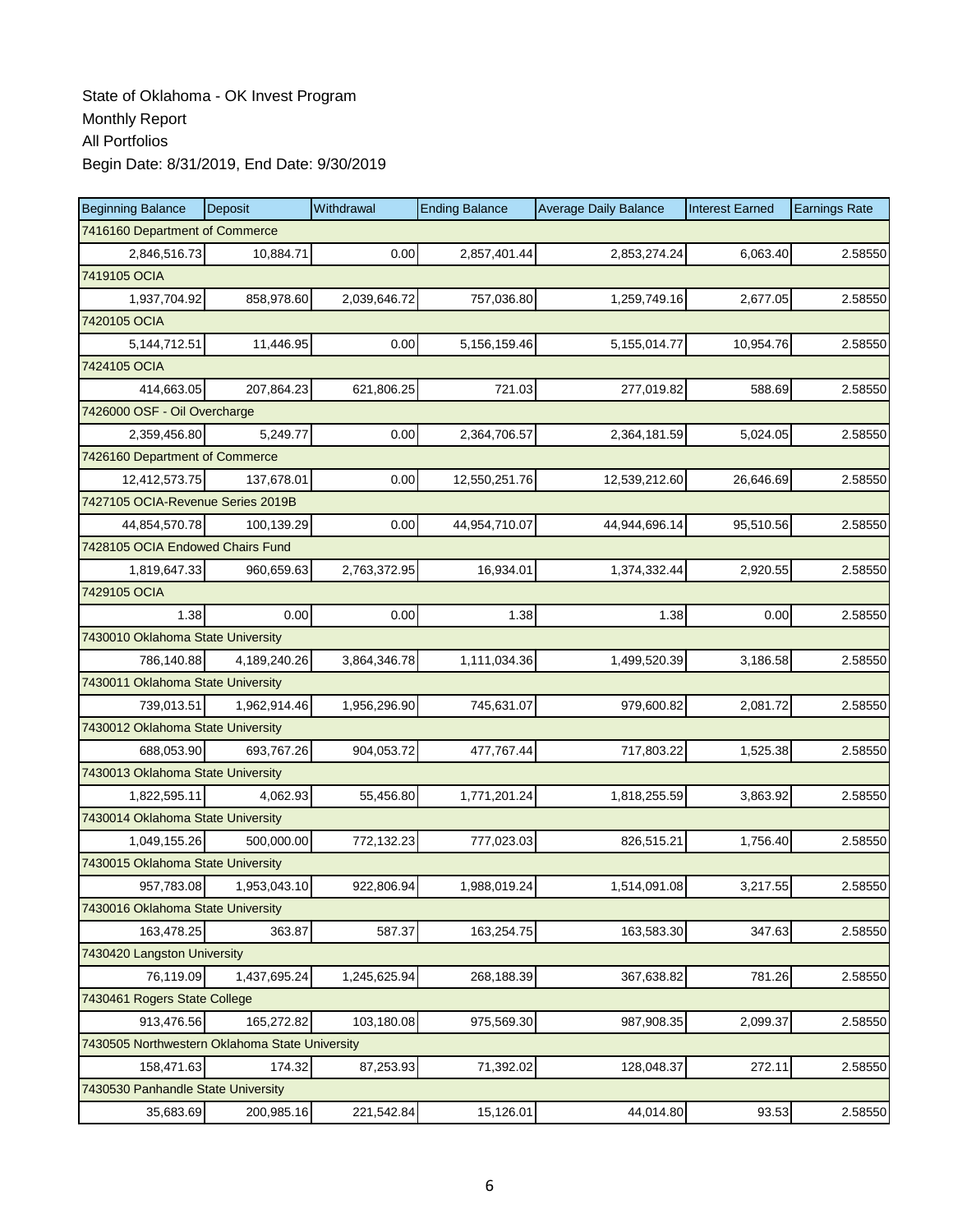| <b>Beginning Balance</b>                       | Deposit       | Withdrawal   | <b>Ending Balance</b> | <b>Average Daily Balance</b> | <b>Interest Earned</b> | <b>Earnings Rate</b> |
|------------------------------------------------|---------------|--------------|-----------------------|------------------------------|------------------------|----------------------|
| 7430665 Southwestern Oklahoma State University |               |              |                       |                              |                        |                      |
| 2,415,007.39                                   | 5,642.55      | 129,151.33   | 2,291,498.61          | 2,364,725.36                 | 5,025.20               | 2.58550              |
| 7430760 University of Oklahoma                 |               |              |                       |                              |                        |                      |
| 16,722,776.76                                  | 9,495,308.46  | 9,046,796.89 | 17, 171, 288. 33      | 16,459,587.75                | 34,977.75              | 2.58550              |
| 7430770 OUHSC                                  |               |              |                       |                              |                        |                      |
| 53,421,108.95                                  | 10,353,103.61 | 3,685,178.16 | 60,089,034.40         | 56,140,542.98                | 119,302.50             | 2.58550              |
| 7430773 Oklahoma State University              |               |              |                       |                              |                        |                      |
| 3,767,609.44                                   | 9,358.87      | 848,152.94   | 2,928,815.37          | 3,148,277.25                 | 6,690.30               | 2.58550              |
| 7432105 OCIA 2009A Construction Fund           |               |              |                       |                              |                        |                      |
| 1,277.31                                       | 2.84          | 0.00         | 1,280.15              | 1,279.87                     | 2.72                   | 2.58550              |
| 7434105 OCIA                                   |               |              |                       |                              |                        |                      |
| 237,673.78                                     | 291,466.95    | 322,906.64   | 206,234.09            | 285,415.58                   | 606.53                 | 2.58550              |
| 7436000 OSF - Oil Overcharge                   |               |              |                       |                              |                        |                      |
| 2,587.80                                       | 5.76          | 0.00         | 2,593.56              | 2,592.98                     | 5.51                   | 2.58550              |
| 7436105 OCIA                                   |               |              |                       |                              |                        |                      |
| 129,734.05                                     | 65,061.65     | 194,472.36   | 323.34                | 93,214.16                    | 198.09                 | 2.58550              |
| 7437105 OCIA                                   |               |              |                       |                              |                        |                      |
| 0.00                                           | 70,750,305.27 | 0.00         | 70,750,305.27         | 33,016,809.13                | 70,162.98              | 2.58550              |
| 7440105 OCIA Operations & Maintenance          |               |              |                       |                              |                        |                      |
| 9.59                                           | 0.02          | 0.00         | 9.61                  | 9.61                         | 0.02                   | 2.58550              |
| 7442105 OCIA                                   |               |              |                       |                              |                        |                      |
| 515,296.72                                     | 1,163,243.64  | 1,667,310.86 | 11,229.50             | 272,222.30                   | 578.49                 | 2.58550              |
| 7443105 OCIA                                   |               |              |                       |                              |                        |                      |
| 631,186.95                                     | 449,442.04    | 804,577.84   | 276,051.15            | 489,410.24                   | 1,040.03               | 2.58550              |
| 7444835 Water Resources Board                  |               |              |                       |                              |                        |                      |
| 5,604,896.24                                   | 16,203.70     | 36,622.59    | 5,584,477.35          | 5,608,668.27                 | 11,918.80              | 2.58550              |
| 7445105 Oklahoma Capital Improvement           |               |              |                       |                              |                        |                      |
| 1,545,113.72                                   | 802,161.21    | 2,340,957.89 | 6,317.04              | 1,065,237.60                 | 2,263.70               | 2.58550              |
| 7445835 Water Resources Board                  |               |              |                       |                              |                        |                      |
| 4,572,010.36                                   | 9,788.83      | 127,293.70   | 4,454,505.49          | 4,540,514.31                 | 9,648.90               | 2.58550              |
| 7446105 Capital Improvement Authority          |               |              |                       |                              |                        |                      |
| 574,886.48                                     | 2,899.11      | 18,964.65    | 558,820.94            | 566,411.35                   | 1,203.66               | 2.58550              |
| 7447105 OCIA                                   |               |              |                       |                              |                        |                      |
| 468,521.88                                     | 65,263.50     | 466,781.75   | 67,003.63             | 210,728.69                   | 447.81                 | 2.58550              |
| 7448105 OCIA                                   |               |              |                       |                              |                        |                      |
| 432.89                                         | 0.37          | 0.00         | 433.26                | 433.22                       | 0.92                   | 2.58550              |
| 7449105 OCIA                                   |               |              |                       |                              |                        |                      |
| 4.61                                           | 0.01          | 0.00         | 4.62                  | 4.62                         | 0.01                   | 2.58550              |
| 7455105 OCIA                                   |               |              |                       |                              |                        |                      |
| 678,532.17                                     | 353,114.41    | 1,028,868.72 | 2,777.86              | 468,705.17                   | 996.03                 | 2.58550              |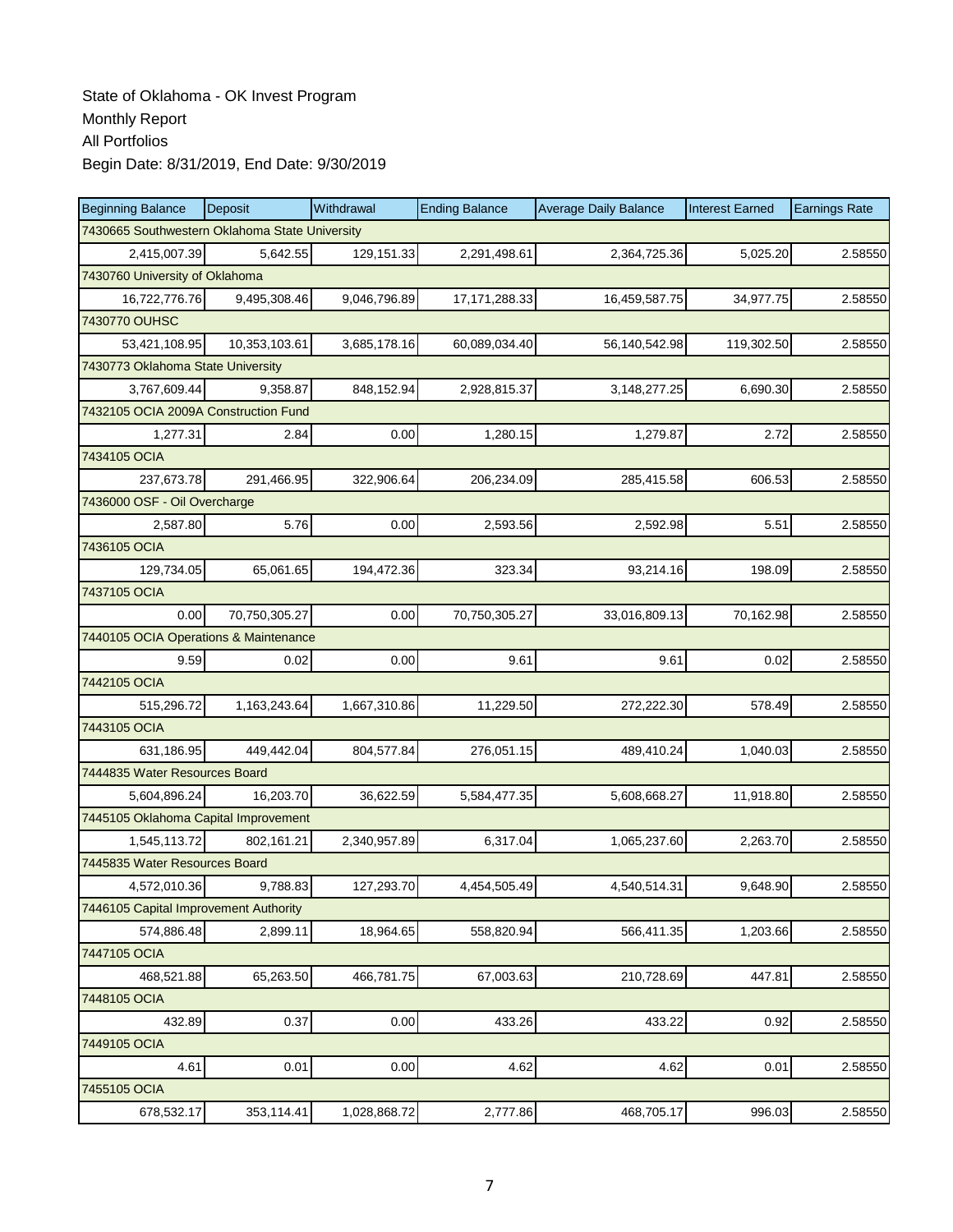| <b>Beginning Balance</b>                 | <b>Deposit</b>                 | Withdrawal    | <b>Ending Balance</b> | <b>Average Daily Balance</b> | <b>Interest Earned</b> | <b>Earnings Rate</b> |  |  |  |  |
|------------------------------------------|--------------------------------|---------------|-----------------------|------------------------------|------------------------|----------------------|--|--|--|--|
| 7455160 Department of Commerce           |                                |               |                       |                              |                        |                      |  |  |  |  |
| 184,272.68                               | 46,627.01                      | 15,000.00     | 215,899.69            | 211,381.19                   | 449.20                 | 2.58550              |  |  |  |  |
| 7460100 Cameron University               |                                |               |                       |                              |                        |                      |  |  |  |  |
| 681,244.38                               | 1,565.94                       | 21,156.09     | 661,654.23            | 671,699.93                   | 1,427.41               | 2.58550              |  |  |  |  |
|                                          | 7460760 University of Oklahoma |               |                       |                              |                        |                      |  |  |  |  |
| 163,464.63                               | 363.71                         | 0.00          | 163,828.34            | 163,791.97                   | 348.07                 | 2.58550              |  |  |  |  |
| 7462105 OK Capital Improvement Authority |                                |               |                       |                              |                        |                      |  |  |  |  |
| 423,395.50                               | 492.009.62                     | 910,417.49    | 4,987.63              | 142,703.44                   | 303.25                 | 2.58550              |  |  |  |  |
| 7464105 OCIA                             |                                |               |                       |                              |                        |                      |  |  |  |  |
| 22,310,370.76                            | 49,646.15                      | 5,775.52      | 22,354,241.39         | 22,350,493.31                | 47,496.33              | 2.58550              |  |  |  |  |
| 7470010 Oklahoma State University        |                                |               |                       |                              |                        |                      |  |  |  |  |
| 2,428,419.14                             | 5,860.35                       | 420,084.39    | 2,014,195.10          | 2,299,084.54                 | 4,885.71               | 2.58550              |  |  |  |  |
| 7470014 Oklahoma State University        |                                |               |                       |                              |                        |                      |  |  |  |  |
| 2,151,791.66                             | 5,761.54                       | 18,610.22     | 2,138,942.98          | 2,142,966.01                 | 4,553.95               | 2.58550              |  |  |  |  |
| 7470230 East Central University          |                                |               |                       |                              |                        |                      |  |  |  |  |
| 0.11                                     | 0.00                           | 0.00          | 0.11                  | 0.11                         | 0.00                   | 2.58550              |  |  |  |  |
| 7471835 Water Resources Board            |                                |               |                       |                              |                        |                      |  |  |  |  |
| 874,911.23                               | 1,946.67                       | 0.00          | 876,857.90            | 876,663.23                   | 1,862.97               | 2.58550              |  |  |  |  |
| 7472835 Water Resources Board            |                                |               |                       |                              |                        |                      |  |  |  |  |
| 107,327,481.08                           | 289,377.99                     | 12,292,271.93 | 95,324,587.14         | 101,322,317.49               | 215,316.86             | 2.58550              |  |  |  |  |
| 7473835 Water Resources Board            |                                |               |                       |                              |                        |                      |  |  |  |  |
| 21,485,974.75                            | 50,001.71                      | 4,533,239.95  | 17,002,736.51         | 19,160,740.86                | 40,717.89              | 2.58550              |  |  |  |  |
| 7475750 Tulsa Community College          |                                |               |                       |                              |                        |                      |  |  |  |  |
| 5,805.85                                 | 12.92                          | 0.00          | 5,818.77              | 5,817.48                     | 12.36                  | 2.58550              |  |  |  |  |
| 7476760 University of Oklahoma           |                                |               |                       |                              |                        |                      |  |  |  |  |
| 14,180,479.12                            | 31,982.08                      | 215,545.58    | 13,996,915.62         | 14,131,030.02                | 30,029.41              | 2.58550              |  |  |  |  |
| 7479010 Oklahoma State University        |                                |               |                       |                              |                        |                      |  |  |  |  |
| 603,179.14                               | 1,724.84                       | 0.00          | 604,903.98            | 604,731.50                   | 1,285.10               | 2.58550              |  |  |  |  |
| 7480230 East Central University          |                                |               |                       |                              |                        |                      |  |  |  |  |
| 0.68                                     | 0.00                           | 0.00          | 0.68                  | 0.68                         | 0.00                   | 2.58550              |  |  |  |  |
| 7481230 East Central University          |                                |               |                       |                              |                        |                      |  |  |  |  |
| 0.04                                     | 0.00                           | 0.00          | 0.04                  | 0.04                         | 0.00                   | 2.58550              |  |  |  |  |
| 7481633 Oklahoma City Community College  |                                |               |                       |                              |                        |                      |  |  |  |  |
| 0.03                                     | 0.00                           | 0.00          | 0.03                  | 0.03                         | 0.00                   | 2.58550              |  |  |  |  |
| 7482105 OCIA                             |                                |               |                       |                              |                        |                      |  |  |  |  |
| 1,103,076.06                             | 1,248,040.33                   | 2,338,258.17  | 12,858.22             | 366,035.83                   | 777.85                 | 2.58550              |  |  |  |  |
| 7483633 OCCC 2010 Bond                   |                                |               |                       |                              |                        |                      |  |  |  |  |
| 0.06                                     | 0.00                           | 0.00          | 0.06                  | 0.06                         | 0.00                   | 2.58550              |  |  |  |  |
| 7485010 Oklahoma State University        |                                |               |                       |                              |                        |                      |  |  |  |  |
| 4,768,863.86                             | 12,877.98                      | 138,988.96    | 4,642,752.88          | 4,696,483.83                 | 9,980.35               | 2.58550              |  |  |  |  |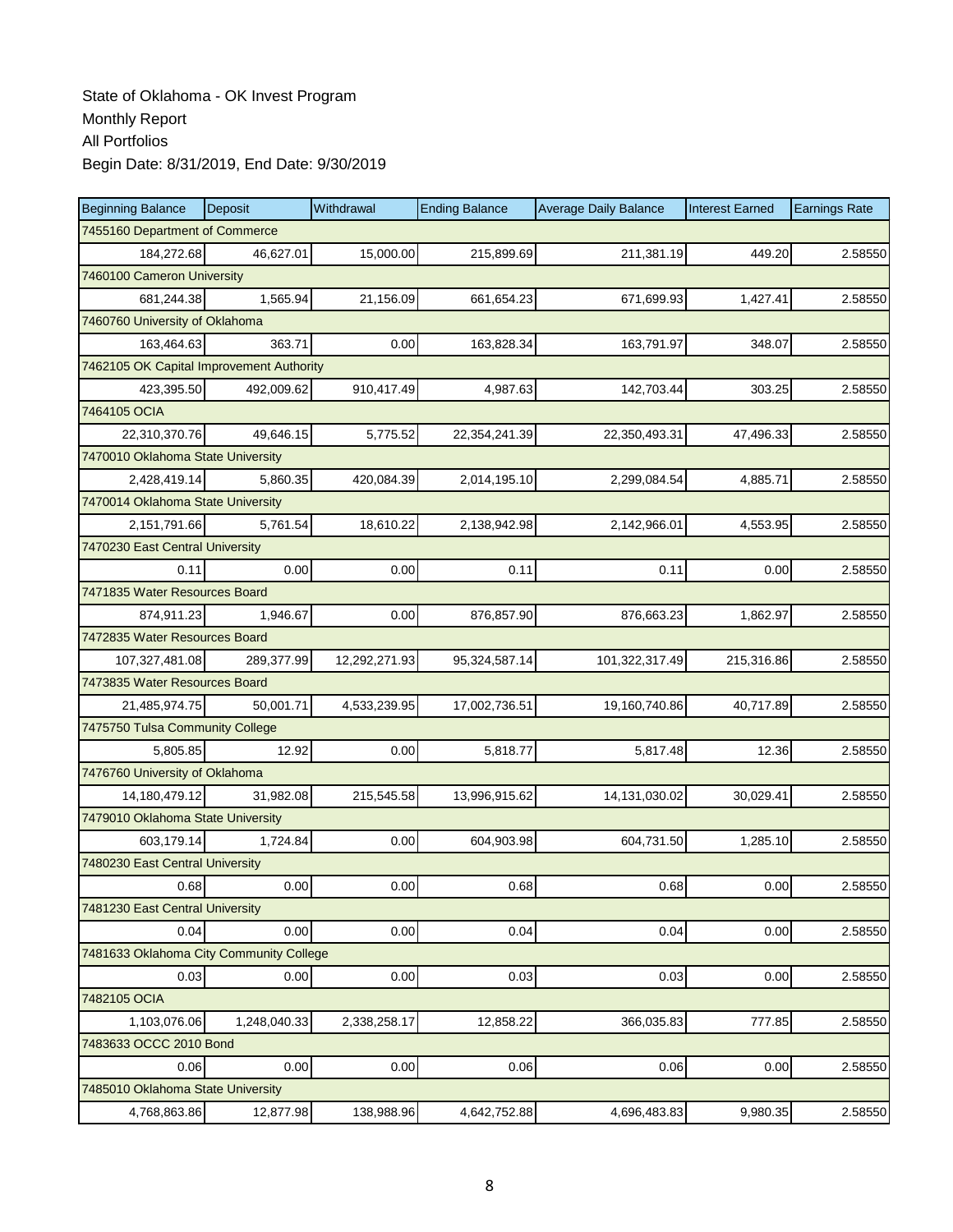| <b>Beginning Balance</b>                       | <b>Deposit</b>                    | Withdrawal   | <b>Ending Balance</b> | <b>Average Daily Balance</b> | <b>Interest Earned</b> | <b>Earnings Rate</b> |  |  |  |  |
|------------------------------------------------|-----------------------------------|--------------|-----------------------|------------------------------|------------------------|----------------------|--|--|--|--|
| 7486010 Oklahoma State University              |                                   |              |                       |                              |                        |                      |  |  |  |  |
| 9,755.89                                       | 21.71                             | 0.00         | 9.777.60              | 9.775.43                     | 20.77                  | 2.58550              |  |  |  |  |
| 7487010 Oklahoma State University              |                                   |              |                       |                              |                        |                      |  |  |  |  |
| 18,835,473.07                                  | 42,466.14                         | 2,294,901.25 | 16,583,037.96         | 17,348,855.72                | 36,867.51              | 2.58550              |  |  |  |  |
|                                                | 7488010 Oklahoma State University |              |                       |                              |                        |                      |  |  |  |  |
| 8,528,770.82                                   | 18,983.57                         | 1,688,049.48 | 6,859,704.91          | 7,420,954.76                 | 15,770.04              | 2.58550              |  |  |  |  |
| 7488105 OCIA                                   |                                   |              |                       |                              |                        |                      |  |  |  |  |
| 17,480.20                                      | 11,274.47                         | 5,111.64     | 23,643.03             | 22,229.94                    | 47.24                  | 2.58550              |  |  |  |  |
| 7489105 OCIA                                   |                                   |              |                       |                              |                        |                      |  |  |  |  |
| 2,029.15                                       | 4.51                              | 0.00         | 2,033.66              | 2,033.21                     | 4.32                   | 2.58550              |  |  |  |  |
| 7510410 Commissioners of the Land Office       |                                   |              |                       |                              |                        |                      |  |  |  |  |
| 6,762,926.72                                   | 200.00                            | 647,948.54   | 6,115,178.18          | 6,463,429.99                 | 13,735.23              | 2.58550              |  |  |  |  |
| 7518410 Commissioners of the Land Office       |                                   |              |                       |                              |                        |                      |  |  |  |  |
| 958.833.95                                     | 0.00                              | 0.00         | 958,833.95            | 958,833.95                   | 2,037.59               | 2.58550              |  |  |  |  |
| 7519410 Commissioners of the Land Office       |                                   |              |                       |                              |                        |                      |  |  |  |  |
| 1,055,751.85                                   | 0.00                              | 2,345.00     | 1,053,406.85          | 1,054,540.85                 | 2,240.97               | 2.58550              |  |  |  |  |
| 7600010 Oklahoma State University              |                                   |              |                       |                              |                        |                      |  |  |  |  |
| 4,256,775.19                                   | 425,620.63                        | 2,341,503.04 | 2,340,892.78          | 2,787,563.26                 | 5,923.76               | 2.58550              |  |  |  |  |
| 7600120 University of Central Oklahoma         |                                   |              |                       |                              |                        |                      |  |  |  |  |
| 4,921,433.38                                   | 62,330.53                         | 0.00         | 4,983,763.91          | 4,943,240.19                 | 10,504.72              | 2.58550              |  |  |  |  |
| 7600150 University of Science & Arts           |                                   |              |                       |                              |                        |                      |  |  |  |  |
| 1,063,778.10                                   | 53,735.75                         | 0.00         | 1,117,513.85          | 1,077,849.61                 | 2,290.50               | 2.58550              |  |  |  |  |
| 7600230 East Central University                |                                   |              |                       |                              |                        |                      |  |  |  |  |
| 1,108,854.75                                   | 67,005.38                         | 45,249.87    | 1,130,610.26          | 1,104,824.23                 | 2,347.83               | 2.58550              |  |  |  |  |
| 7600420 Langston University                    |                                   |              |                       |                              |                        |                      |  |  |  |  |
| 1,839,826.04                                   | 50,333.86                         | 0.00         | 1,890,159.90          | 1,854,265.18                 | 3,940.44               | 2.58550              |  |  |  |  |
| 7600485 Northeastern State University          |                                   |              |                       |                              |                        |                      |  |  |  |  |
| 2,551,111.64                                   | 13,426.01                         | 84,537.63    | 2,480,000.02          | 2,513,667.80                 | 5,341.72               | 2.58550              |  |  |  |  |
| 7600490 Northern Oklahoma College              |                                   |              |                       |                              |                        |                      |  |  |  |  |
| 1,205,711.97                                   | 48,913.75                         | 0.00         | 1,254,625.72          | 1,218,873.01                 | 2,590.19               | 2.58550              |  |  |  |  |
| 7600505 Northwestern Oklahoma State University |                                   |              |                       |                              |                        |                      |  |  |  |  |
| 1,787,696.90                                   | 55,345.71                         | 200,632.43   | 1,642,410.18          | 1,701,334.45                 | 3,615.45               | 2.58550              |  |  |  |  |
| 7600530 Panhandle State University             |                                   |              |                       |                              |                        |                      |  |  |  |  |
| 207,244.89                                     | 70,376.47                         | 97,113.31    | 180,508.05            | 194,596.15                   | 413.53                 | 2.58550              |  |  |  |  |
| 7600660 Southeastern Oklahoma State Unversity  |                                   |              |                       |                              |                        |                      |  |  |  |  |
| 169,548.26                                     | 51,745.36                         | 90,223.93    | 131,069.69            | 163,783.63                   | 348.05                 | 2.58550              |  |  |  |  |
| 7600665 Southwestern Oklahoma State University |                                   |              |                       |                              |                        |                      |  |  |  |  |
| 2,898,458.38                                   | 57,817.13                         | 13,941.50    | 2,942,334.01          | 2,905,979.36                 | 6,175.41               | 2.58550              |  |  |  |  |
| 7600760 University of Oklahoma                 |                                   |              |                       |                              |                        |                      |  |  |  |  |
| 2,756,969.18                                   | 422,220.37                        | 0.00         | 3,179,189.55          | 2,859,210.18                 | 6,076.02               | 2.58550              |  |  |  |  |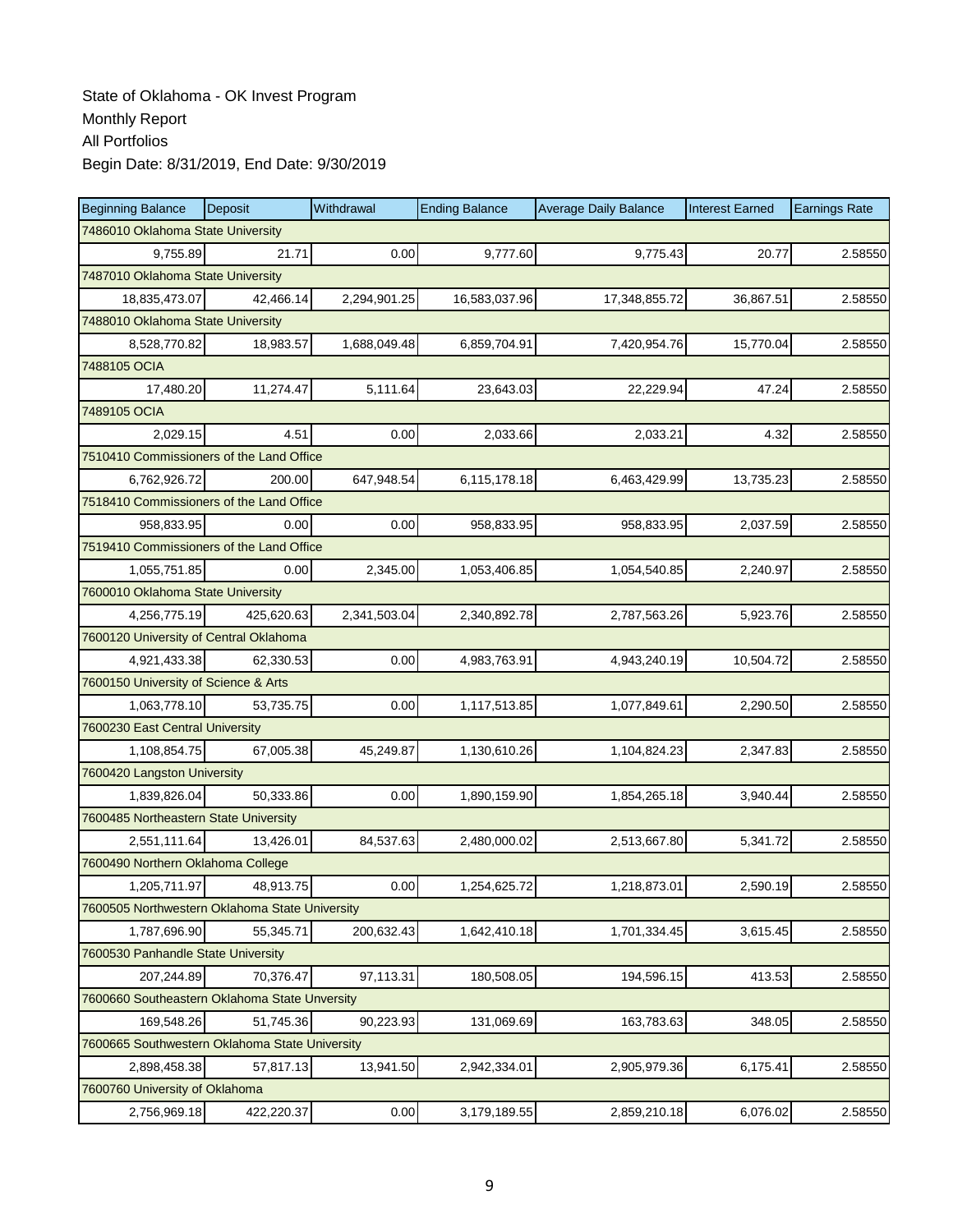| <b>Beginning Balance</b>                       | <b>Deposit</b> | Withdrawal   | <b>Ending Balance</b> | <b>Average Daily Balance</b> | <b>Interest Earned</b> | <b>Earnings Rate</b> |
|------------------------------------------------|----------------|--------------|-----------------------|------------------------------|------------------------|----------------------|
| 7650010 Oklahoma State University              |                |              |                       |                              |                        |                      |
| 5,527,869.85                                   | 133,538.20     | 1,669,622.46 | 3,991,785.59          | 4,509,696.67                 | 9,583.41               | 2.58550              |
| 7650120 University of Central Oklahoma         |                |              |                       |                              |                        |                      |
| 1,120,376.73                                   | 24,915.66      | 0.00         | 1,145,292.39          | 1,127,836.16                 | 2,396.73               | 2.58550              |
| 7650150 University of Science & Arts           |                |              |                       |                              |                        |                      |
| 312,870.85                                     | 23,118.97      | 0.00         | 335,989.82            | 318,713.26                   | 677.29                 | 2.58550              |
| 7650230 East Central University                |                |              |                       |                              |                        |                      |
| 2,243,640.84                                   | 27,474.30      | 205,017.08   | 2,066,098.06          | 2,108,333.56                 | 4,480.35               | 2.58550              |
| 7650420 Langston University                    |                |              |                       |                              |                        |                      |
| 1,993,813.45                                   | 100,412.16     | 0.00         | 2,094,225.61          | 2,020,127.06                 | 4,292.91               | 2.58550              |
| 7650485 Northeastern State University          |                |              |                       |                              |                        |                      |
| 863,104.11                                     | 2,083.38       | 50,834.63    | 814,352.86            | 850,880.48                   | 1,808.18               | 2.58550              |
| 7650490 Northern Oklahoma College              |                |              |                       |                              |                        |                      |
| 2,730,652.64                                   | 169.304.43     | 270,788.31   | 2,629,168.76          | 2,626,284.52                 | 5,581.03               | 2.58550              |
| 7650505 Northwestern Oklahoma State University |                |              |                       |                              |                        |                      |
| 823,551.40                                     | 24,255.23      | 12,779.94    | 835,026.69            | 824,927.12                   | 1,753.03               | 2.58550              |
| 7650530 Panhandle State University             |                |              |                       |                              |                        |                      |
| 183, 163. 45                                   | 17,707.55      | 18,178.53    | 182,692.47            | 180,761.62                   | 384.13                 | 2.58550              |
| 7650660 Southeastern Oklahoma State Unversity  |                |              |                       |                              |                        |                      |
| 86,178.06                                      | 22,614.58      | 24,770.29    | 84,022.35             | 86,612.46                    | 184.06                 | 2.58550              |
| 7650665 Southwestern Oklahoma State University |                |              |                       |                              |                        |                      |
| 1,474,828.64                                   | 25,704.32      | 19,734.66    | 1,480,798.30          | 1,469,159.97                 | 3,122.07               | 2.58550              |
| 7650760 University of Oklahoma                 |                |              |                       |                              |                        |                      |
| 2,014,177.31                                   | 252,441.67     | 0.00         | 2,266,618.98          | 2,075,882.15                 | 4,411.39               | 2.58550              |
| 7700040 Department of Agriculture              |                |              |                       |                              |                        |                      |
| 10,727,883.57                                  | 23,869.46      | 0.00         | 10,751,753.03         | 10,749,366.08                | 22,843.14              | 2.58550              |
| 7700041 Western Oklahoma State College         |                |              |                       |                              |                        |                      |
| 1.026.135.62                                   | 480,800.33     | 979,319.26   | 527,616.69            | 670,270.76                   | 1,424.37               | 2.58550              |
| 7700131 Department of Corrections              |                |              |                       |                              |                        |                      |
| 20,723,018.29                                  | 1,559,171.16   | 1,457,536.21 | 20,824,653.24         | 20,743,334.40                | 44,081.01              | 2.58550              |
| 7700240 Eastern Oklahoma State College         |                |              |                       |                              |                        |                      |
| 570,960.30                                     | 2,078,606.77   | 1,353,235.92 | 1,296,331.15          | 1,061,359.84                 | 2,255.46               | 2.58550              |
| 7700340 State Health Department                |                |              |                       |                              |                        |                      |
| 0.00                                           | 1,518,799.67   | 1,518,799.67 | 0.00                  | 341,278.35                   | 725.24                 | 2.58550              |
| 7700461 Rogers State College                   |                |              |                       |                              |                        |                      |
| 3,760,804.71                                   | 3,549,715.98   | 1,774,012.77 | 5,536,507.92          | 4,085,402.47                 | 8,681.76               | 2.58550              |
| 7700490 Northern Oklahoma College              |                |              |                       |                              |                        |                      |
| 1,654,256.45                                   | 692,568.50     | 1,842,068.71 | 504,756.24            | 965,352.57                   | 2,051.44               | 2.58550              |
| 7700606 Ardmore Higher Education Center        |                |              |                       |                              |                        |                      |
| 242,779.79                                     | 542.55         | 5,388.87     | 237,933.47            | 240,871.80                   | 511.87                 | 2.58550              |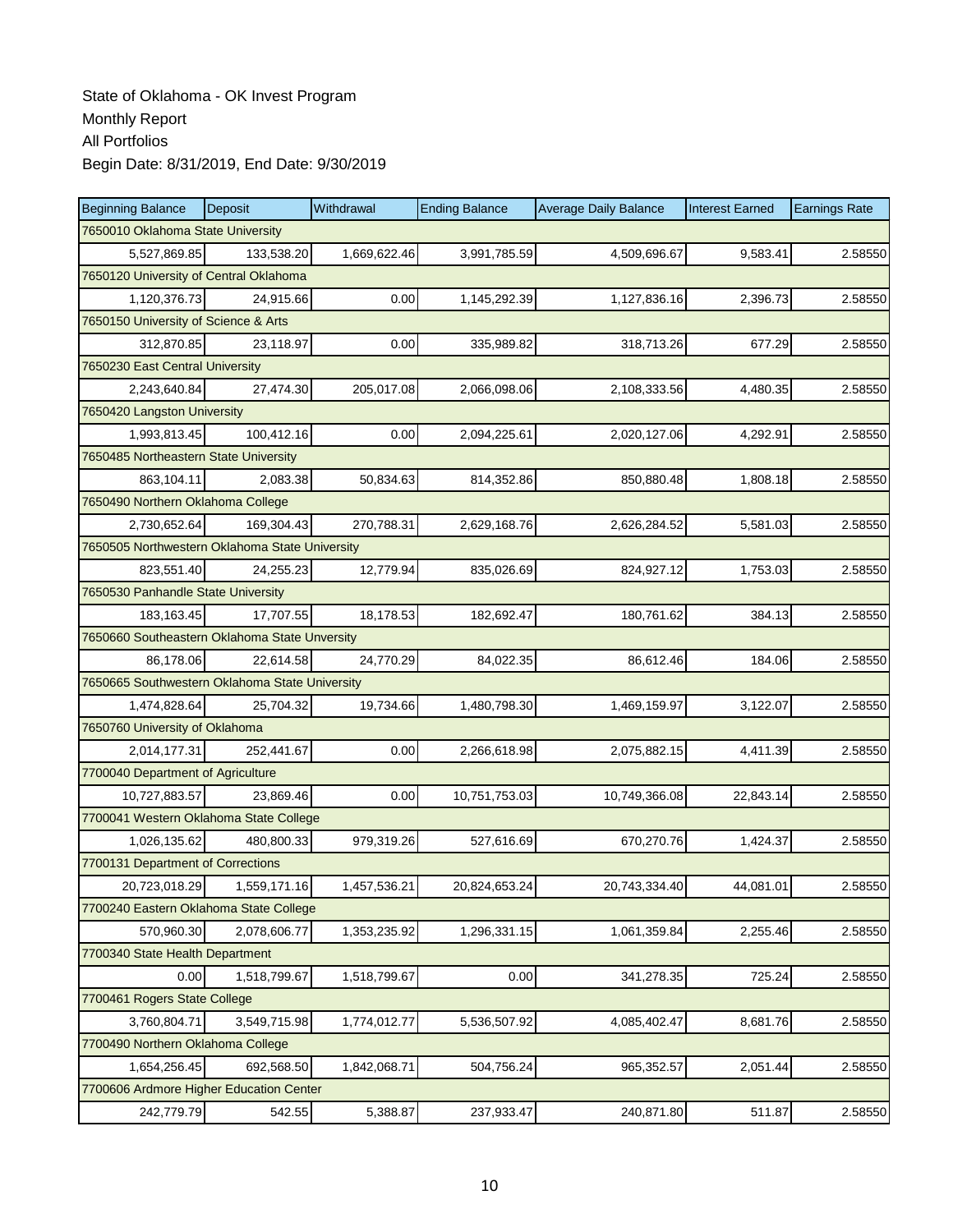| <b>Beginning Balance</b>                        | Deposit       | Withdrawal    | <b>Ending Balance</b> | <b>Average Daily Balance</b> | <b>Interest Earned</b> | <b>Earnings Rate</b> |  |  |  |
|-------------------------------------------------|---------------|---------------|-----------------------|------------------------------|------------------------|----------------------|--|--|--|
| 7700633 Oklahoma City Community College         |               |               |                       |                              |                        |                      |  |  |  |
| 7,084,192.12                                    | 5,494,236.47  | 4,734,837.60  | 7,843,590.99          | 6,655,212.81                 | 14,142.78              | 2.58550              |  |  |  |
| 7700660 Southeastern Oklahoma State University  |               |               |                       |                              |                        |                      |  |  |  |
| 5,456,961.69                                    | 2,594,589.45  | 585,419.85    | 7,466,131.29          | 6,774,624.98                 | 14,396.54              | 2.58550              |  |  |  |
| 7700760 University of Oklahoma                  |               |               |                       |                              |                        |                      |  |  |  |
| 100,353,834.65                                  | 62,292,320.23 | 26,744,958.33 | 135,901,196.55        | 125,024,439.56               | 265,685.50             | 2.58550              |  |  |  |
| 7700830 Department of Human Services            |               |               |                       |                              |                        |                      |  |  |  |
| 1,554,762.26                                    | 479,930.89    | 369,719.77    | 1,664,973.38          | 1,707,958.04                 | 3,629.53               | 2.58550              |  |  |  |
| 7701010 Oklahoma State University               |               |               |                       |                              |                        |                      |  |  |  |
| 1,387,669.49                                    | 38,453,483.96 | 33,351,390.47 | 6,489,762.98          | 6,407,536.99                 | 13,616.45              | 2.58550              |  |  |  |
| 7701091 Building Bond Commission Administrative |               |               |                       |                              |                        |                      |  |  |  |
| 3.00                                            | 0.01          | 0.00          | 3.01                  | 3.01                         | 0.01                   | 2.58550              |  |  |  |
| 7701150 University of Science & Arts            |               |               |                       |                              |                        |                      |  |  |  |
| 2,437,315.02                                    | 1,841,782.06  | 716,770.82    | 3,562,326.26          | 2,945,553.39                 | 6,259.50               | 2.58550              |  |  |  |
| 7701165 Connors State College                   |               |               |                       |                              |                        |                      |  |  |  |
| 254,243.87                                      | 238,995.91    | 184,580.64    | 308,659.14            | 234,598.63                   | 498.54                 | 2.58550              |  |  |  |
| 7701400 Office of Juvenile Affairs              |               |               |                       |                              |                        |                      |  |  |  |
| 16,922.86                                       | 10,178.00     | 0.00          | 27,100.86             | 21,468.73                    | 45.62                  | 2.58550              |  |  |  |
| 7701480 Northeasten Oklahoma A&M College        |               |               |                       |                              |                        |                      |  |  |  |
| 682,538.31                                      | 1,036,124.48  | 926,174.56    | 792,488.23            | 564,802.69                   | 1,200.24               | 2.58550              |  |  |  |
| 7701605 Regents for Higher Education            |               |               |                       |                              |                        |                      |  |  |  |
| 33,878,902.82                                   | 1,494,622.14  | 657,039.37    | 34,716,485.59         | 34,468,215.06                | 73,247.32              | 2.58550              |  |  |  |
| 7701650 Department of Veteran Affairs           |               |               |                       |                              |                        |                      |  |  |  |
| 401,117.93                                      | 111,646.04    | 38,981.69     | 473,782.28            | 450,831.71                   | 958.05                 | 2.58550              |  |  |  |
| 7701770 OUHSC                                   |               |               |                       |                              |                        |                      |  |  |  |
| 469,885,207.20                                  | 55,093,382.58 | 32,034,294.94 | 492,944,294.84        | 473,690,832.43               | 1,006,625.46           | 2.58550              |  |  |  |
| 7701805 Department of Rehabilitation Services   |               |               |                       |                              |                        |                      |  |  |  |
| 163.150.20                                      | 9,244.54      | 11,565.92     | 160,828.82            | 160,861.37                   | 341.84                 | 2.58550              |  |  |  |
| 7701865 Workers Compensation Commission         |               |               |                       |                              |                        |                      |  |  |  |
| 6,890,365.46                                    | 15,338.98     | 8,784.56      | 6,896,919.88          | 6,899,786.21                 | 14,662.52              | 2.58550              |  |  |  |
| 7702120 University of Central Oklahoma          |               |               |                       |                              |                        |                      |  |  |  |
| 16,989,717.12                                   | 6,861,358.36  | 7,079,322.05  | 16,771,753.43         | 16,180,226.16                | 34,384.09              | 2.58550              |  |  |  |
| 7702650 Department of Veteran Affairs           |               |               |                       |                              |                        |                      |  |  |  |
| 438,259.49                                      | 136,649.93    | 117,968.30    | 456,941.12            | 458,085.63                   | 973.46                 | 2.58550              |  |  |  |
| 7703650 Department of Veteran Affairs           |               |               |                       |                              |                        |                      |  |  |  |
| 467,552.38                                      | 146,434.54    | 118,358.65    | 495,628.27            | 492,687.27                   | 1,046.99               | 2.58550              |  |  |  |
| 7704120 University of Central Oklahoma          |               |               |                       |                              |                        |                      |  |  |  |
| 764,030.83                                      | 859,024.81    | 1,127,599.83  | 495,455.81            | 354,518.35                   | 753.38                 | 2.58550              |  |  |  |
| 7704650 Department of Veteran Affairs           |               |               |                       |                              |                        |                      |  |  |  |
| 493,666.49                                      | 137,046.45    | 133,746.49    | 496,966.45            | 496,032.44                   | 1,054.10               | 2.58550              |  |  |  |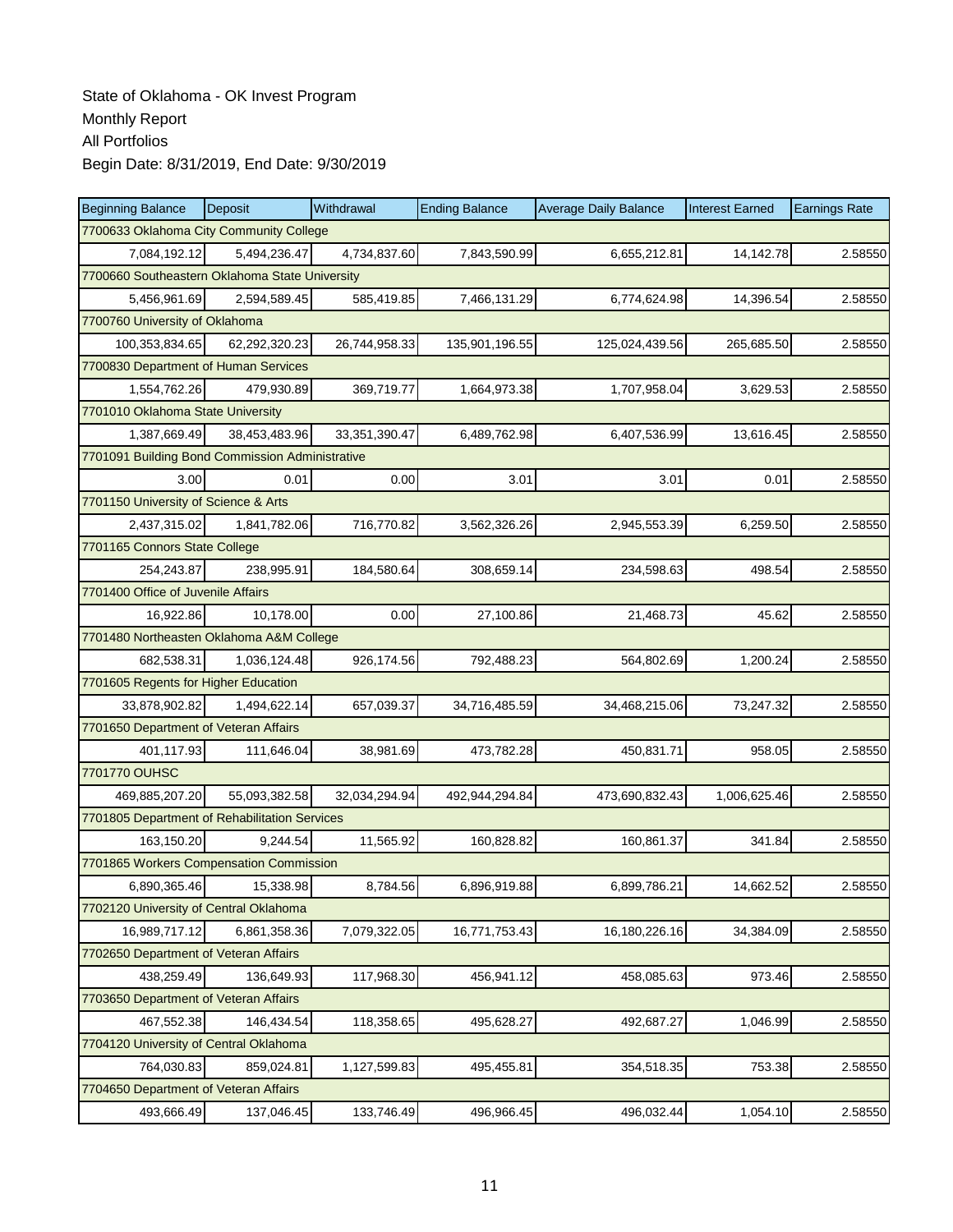| <b>Beginning Balance</b>                     | <b>Deposit</b>                                 | Withdrawal   | <b>Ending Balance</b> | <b>Average Daily Balance</b> | <b>Interest Earned</b> | <b>Earnings Rate</b> |  |  |  |
|----------------------------------------------|------------------------------------------------|--------------|-----------------------|------------------------------|------------------------|----------------------|--|--|--|
| 7704865 Workers Compensation Commission      |                                                |              |                       |                              |                        |                      |  |  |  |
| 47.636.76                                    | 105.99                                         | 0.00         | 47,742.75             | 47,732.15                    | 101.43                 | 2.58550              |  |  |  |
|                                              | 7705505 Northwestern Oklahoma State University |              |                       |                              |                        |                      |  |  |  |
| 1,021,866.00                                 | 157.66                                         | 302,695.14   | 719,328.52            | 898,347.39                   | 1,909.05               | 2.58550              |  |  |  |
| 7705650 Department of Veteran Affairs        |                                                |              |                       |                              |                        |                      |  |  |  |
| 505,337.41                                   | 79,867.20                                      | 95,291.69    | 489,912.92            | 510,592.09                   | 1,085.04               | 2.58550              |  |  |  |
| 7705675 Self Insurance Guaranty Fund         |                                                |              |                       |                              |                        |                      |  |  |  |
| 1,393,137.06                                 | 7.793.96                                       | 13,334.17    | 1,387,596.85          | 1,389,639.92                 | 2,953.08               | 2.58550              |  |  |  |
| 7705865 Workers Compensation Commission      |                                                |              |                       |                              |                        |                      |  |  |  |
| 36,806.99                                    | 81.90                                          | 0.00         | 36,888.89             | 36,880.70                    | 78.37                  | 2.58550              |  |  |  |
| 7706452 CMHC, Rep payee account              |                                                |              |                       |                              |                        |                      |  |  |  |
| 590.71                                       | 7,473.31                                       | 0.00         | 8,064.02              | 7,067.62                     | 15.02                  | 2.58550              |  |  |  |
| 7706650 Department of Veteran Affairs        |                                                |              |                       |                              |                        |                      |  |  |  |
| 129,593.75                                   | 55,112.13                                      | 64,918.68    | 119,787.20            | 129,307.57                   | 274.79                 | 2.58550              |  |  |  |
| 7706750 Tulsa Community College              |                                                |              |                       |                              |                        |                      |  |  |  |
| 313,621.60                                   | 1,587,149.57                                   | 637,805.34   | 1,262,965.83          | 429,009.36                   | 911.67                 | 2.58550              |  |  |  |
| 7706865 OK Workers Comp Commission           |                                                |              |                       |                              |                        |                      |  |  |  |
| 331,399.28                                   | 737.36                                         | 0.00         | 332,136.64            | 332,062.90                   | 705.66                 | 2.58550              |  |  |  |
| 7707452 CMHC, Rep payee account              |                                                |              |                       |                              |                        |                      |  |  |  |
| 92,839.87                                    | 19,874.25                                      | 24,950.40    | 87,763.72             | 94,868.05                    | 201.60                 | 2.58550              |  |  |  |
| 7707605 Regents for Higher Education         |                                                |              |                       |                              |                        |                      |  |  |  |
| 2,763,357.56                                 | 2,016,811.61                                   | 3,118,116.27 | 1,662,052.90          | 2,134,949.99                 | 4,536.91               | 2.58550              |  |  |  |
| 7707650 Department of Veteran Affairs        |                                                |              |                       |                              |                        |                      |  |  |  |
| 332,649.55                                   | 89.898.65                                      | 81,032.46    | 341,515.74            | 345,286.03                   | 733.76                 | 2.58550              |  |  |  |
| 7707865 OK Workers Comp Commission           |                                                |              |                       |                              |                        |                      |  |  |  |
| 72,669.63                                    | 161.69                                         | 0.00         | 72,831.32             | 72,815.15                    | 154.74                 | 2.58550              |  |  |  |
| 7708108 Carl Albert State College            |                                                |              |                       |                              |                        |                      |  |  |  |
| 6,184,296.56                                 | 2,140,108.13                                   | 1,572,401.23 | 6,752,003.46          | 6,104,434.48                 | 12,972.34              | 2.58550              |  |  |  |
| 7708605 Regents for Higher Education         |                                                |              |                       |                              |                        |                      |  |  |  |
| 909,074.18                                   | 2,031.68                                       | 4,641.67     | 906,464.19            | 909,046.02                   | 1,931.79               | 2.58550              |  |  |  |
| 7709605 Regents for Higher Education         |                                                |              |                       |                              |                        |                      |  |  |  |
| 3,735,026.35                                 | 1,242,703.33                                   | 690,300.00   | 4,287,429.68          | 4,583,826.61                 | 9,740.95               | 2.58550              |  |  |  |
| 7710350 Oklahoma Historical Society          |                                                |              |                       |                              |                        |                      |  |  |  |
| 1,249,874.07                                 | 2,780.96                                       | 0.00         | 1,252,655.03          | 1,252,376.93                 | 2,661.39               | 2.58550              |  |  |  |
| 7710452 Oklahoma Department of Mental Health |                                                |              |                       |                              |                        |                      |  |  |  |
| 1,611,548.07                                 | 6,138.90                                       | 4,455.00     | 1,613,231.97          | 1,613,928.12                 | 3,429.71               | 2.58550              |  |  |  |
| 7710605 Regents for Higher Education         |                                                |              |                       |                              |                        |                      |  |  |  |
| 2,349,679.93                                 | 84,290.69                                      | 385,172.00   | 2,048,798.62          | 2,396,840.68                 | 5,093.45               | 2.58550              |  |  |  |
| 7711185 Corporation Commission               |                                                |              |                       |                              |                        |                      |  |  |  |
| 74,277,620.87                                | 3,230,259.23                                   | 1,207,351.43 | 76,300,528.67         | 73,585,582.89                | 156,374.40             | 2.58550              |  |  |  |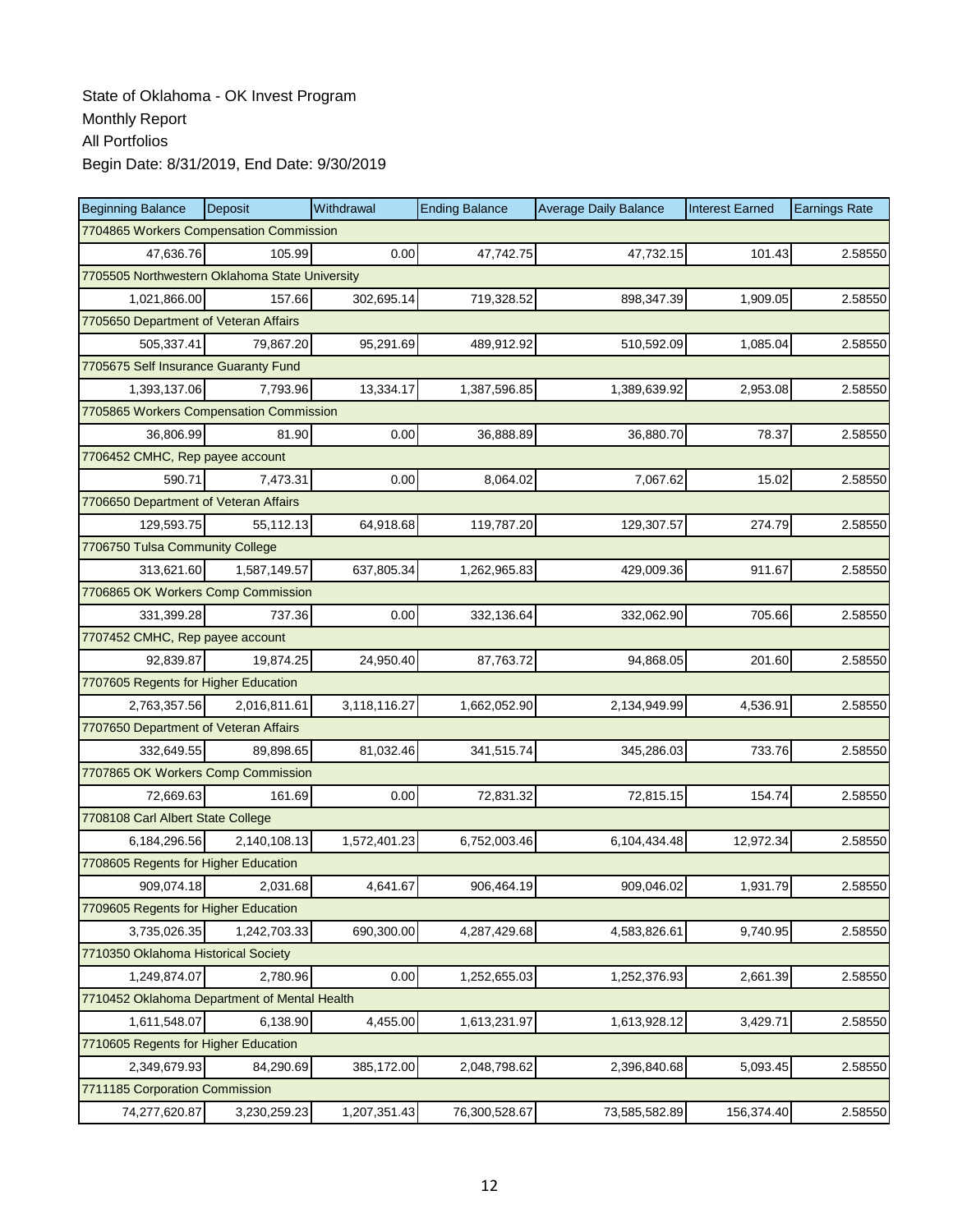| <b>Beginning Balance</b>                    | Deposit                              | Withdrawal     | <b>Ending Balance</b> | <b>Average Daily Balance</b> | <b>Interest Earned</b> | <b>Earnings Rate</b> |  |  |
|---------------------------------------------|--------------------------------------|----------------|-----------------------|------------------------------|------------------------|----------------------|--|--|
| 7711420 Langston University                 |                                      |                |                       |                              |                        |                      |  |  |
| 1,503,245.54                                | 0.00                                 | 1,316,726.27   | 186,519.27            | 1,000,281.81                 | 2,125.67               | 2.58550              |  |  |
| 7711452 Griffin Memorial Hospital Rep Payee |                                      |                |                       |                              |                        |                      |  |  |
| 43,478.05                                   | 696.20                               | 706.39         | 43,467.86             | 43,233.46                    | 91.87                  | 2.58550              |  |  |
| 7711605 Regents for Higher Education        |                                      |                |                       |                              |                        |                      |  |  |
| 766,403.64                                  | 1,763.92                             | 0.00           | 768,167.56            | 767,991.17                   | 1,632.03               | 2.58550              |  |  |
| 7712605 Regents for Higher Education        |                                      |                |                       |                              |                        |                      |  |  |
| 147,882.92                                  | 329.04                               | 0.00           | 148,211.96            | 148,179.06                   | 314.89                 | 2.58550              |  |  |
| 7713605 Regents for Higher Education        |                                      |                |                       |                              |                        |                      |  |  |
| 43,173,812.30                               | 80,321.29                            | 0.00           | 43,254,133.59         | 43,246,101.46                | 91,900.93              | 2.58550              |  |  |
| 7714605 Regents for Higher Education        |                                      |                |                       |                              |                        |                      |  |  |
| 12,091,004.52                               | 177,577.27                           | 0.00           | 12,268,581.79         | 12,220,484.78                | 25,969.37              | 2.58550              |  |  |
| 7715605 Regents for Higher Education        |                                      |                |                       |                              |                        |                      |  |  |
| 475,015.97                                  | 1,056.91                             | 0.00           | 476,072.88            | 475,967.19                   | 1,011.46               | 2.58550              |  |  |
|                                             | 7718605 Regents for Higher Education |                |                       |                              |                        |                      |  |  |
| 5,608,005.91                                | 1,970,025.23                         | 1,352,346.65   | 6,225,684.49          | 5,911,463.00                 | 12,562.26              | 2.58550              |  |  |
| 7719605 Regents for Higher Education        |                                      |                |                       |                              |                        |                      |  |  |
| 36,219.37                                   | 100.58                               | 0.00           | 36,319.95             | 36,308.56                    | 77.16                  | 2.58550              |  |  |
| 7723623 Seminole State College              |                                      |                |                       |                              |                        |                      |  |  |
| 8,392.28                                    | 323,508.00                           | 181,919.85     | 149,980.43            | 112,598.93                   | 239.28                 | 2.58550              |  |  |
| 7725100 Cameron University                  |                                      |                |                       |                              |                        |                      |  |  |
| 3, 157, 124.66                              | 704,701.17                           | 1,103,479.25   | 2,758,346.58          | 3,405,783.17                 | 7,237.52               | 2.58550              |  |  |
| 7730230 East Central University             |                                      |                |                       |                              |                        |                      |  |  |
| 8,371,448.35                                | 699,891.92                           | 1,316,994.30   | 7,754,345.97          | 7,942,820.67                 | 16,879.04              | 2.58550              |  |  |
| 7730830 Department of Human Services        |                                      |                |                       |                              |                        |                      |  |  |
| 266,982.43                                  | 17,047.20                            | 0.00           | 284,029.63            | 278,019.50                   | 590.81                 | 2.58550              |  |  |
| 7740605 Regents for Higher Education        |                                      |                |                       |                              |                        |                      |  |  |
| 15.644.483.44                               | 6,411,255.71                         | 2,735,291.67   | 19,320,447.48         | 17,806,577.52                | 37,840.20              | 2.58550              |  |  |
| 7741241 Redlands Community College          |                                      |                |                       |                              |                        |                      |  |  |
| 1,508,643.94                                | 125,615.12                           | 229,261.26     | 1,404,997.80          | 1,408,519.58                 | 2,993.20               | 2.58550              |  |  |
| 7745605 Regents for Higher Education        |                                      |                |                       |                              |                        |                      |  |  |
| 1,699,479.03                                | 184,426.63                           | 499,000.00     | 1,384,905.66          | 1,708,641.42                 | 3,630.98               | 2.58550              |  |  |
| 7747470 Murray State College                |                                      |                |                       |                              |                        |                      |  |  |
| 6,800,076.54                                | 457,614.06                           | 3, 152, 744.51 | 4,104,946.09          | 5,310,705.01                 | 11,285.61              | 2.58550              |  |  |
| 7750350 Oklahoma Historical Society         |                                      |                |                       |                              |                        |                      |  |  |
| 1,133,951.08                                | 2,330.56                             | 27,442.28      | 1,108,839.36          | 1,119,652.13                 | 2,379.34               | 2.58550              |  |  |
| 7750531 Rose State College                  |                                      |                |                       |                              |                        |                      |  |  |
| 11,449,075.92                               | 1,068,263.68                         | 3,234,205.32   | 9,283,134.28          | 9,545,582.56                 | 20,285.02              | 2.58550              |  |  |
| 7751485 Northeastern State University       |                                      |                |                       |                              |                        |                      |  |  |
| 15,842,914.59                               | 1,350,030.46                         | 10,738,365.80  | 6,454,579.25          | 10,967,988.06                | 23,307.73              | 2.58550              |  |  |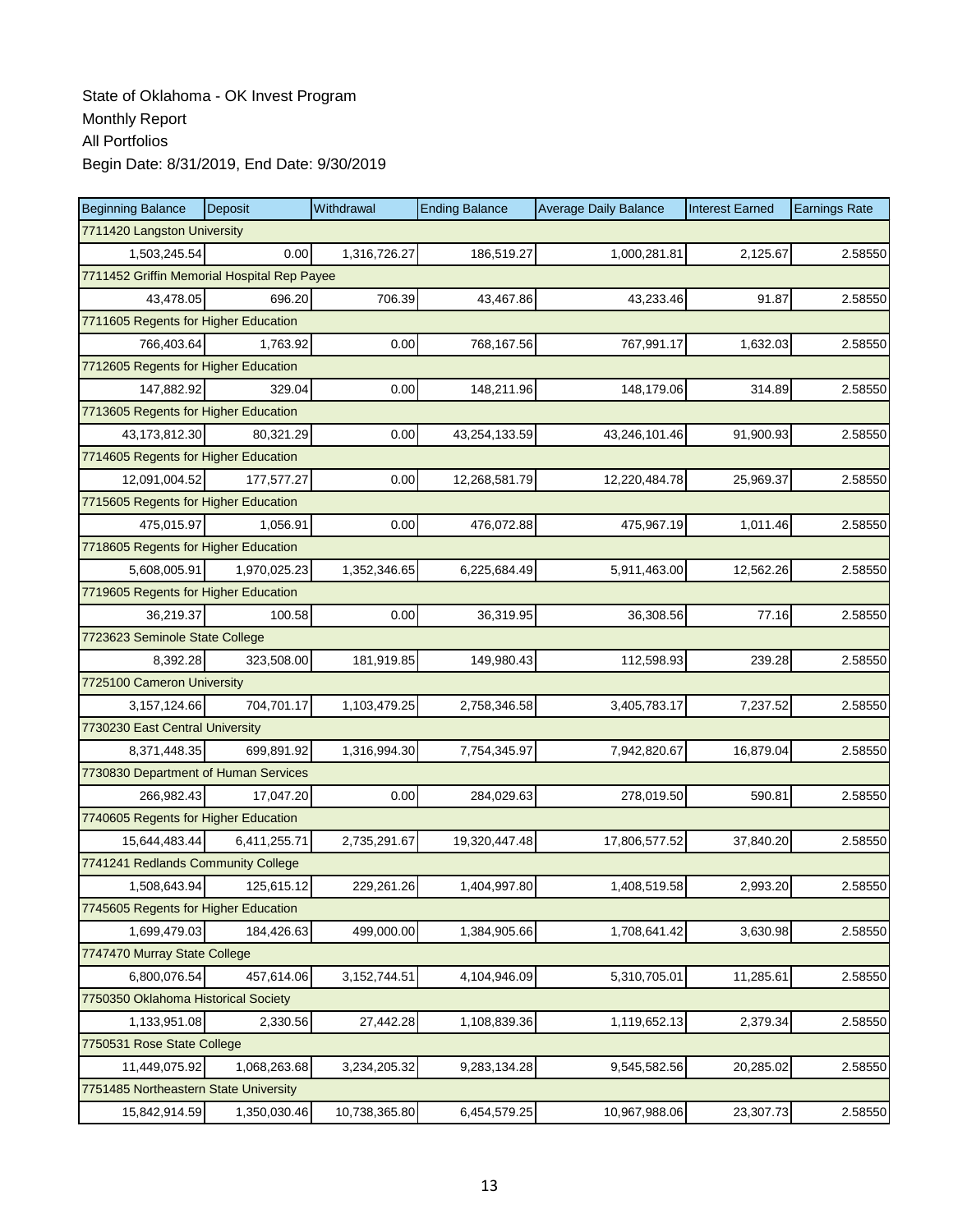| <b>Beginning Balance</b>                       | Deposit    | Withdrawal   | <b>Ending Balance</b> | <b>Average Daily Balance</b> | <b>Interest Earned</b> | <b>Earnings Rate</b> |  |  |
|------------------------------------------------|------------|--------------|-----------------------|------------------------------|------------------------|----------------------|--|--|
| 7752485 Northeastern State University          |            |              |                       |                              |                        |                      |  |  |
| 2,692,812.89                                   | 167,592.55 | 0.00         | 2,860,405.44          | 2,736,097.65                 | 5,814.39               | 2.58550              |  |  |
| 7765665 Southwestern Oklahoma State University |            |              |                       |                              |                        |                      |  |  |
| 7,857,571.56                                   | 0.00       | 1,146,457.35 | 6,711,114.21          | 7,313,950.99                 | 15,542.65              | 2.58550              |  |  |
| 7790041 Western Oklahoma State University      |            |              |                       |                              |                        |                      |  |  |
| 37,915.82                                      | 46,042.90  | 53,128.81    | 30,829.91             | 18,808.67                    | 39.97                  | 2.58550              |  |  |
| 7790230 East Central University                |            |              |                       |                              |                        |                      |  |  |
| 441.645.97                                     | 316,787.41 | 316,071.00   | 442,362.38            | 294,397.83                   | 625.62                 | 2.58550              |  |  |
| 7790241 Redlands Community College             |            |              |                       |                              |                        |                      |  |  |
| 132,678.41                                     | 64,160.16  | 57,289.87    | 139,548.70            | 113,662.94                   | 241.54                 | 2.58550              |  |  |
| 7790470 Murray State College                   |            |              |                       |                              |                        |                      |  |  |
| 3,369.91                                       | 172,797.15 | 147,516.14   | 28,650.92             | 24,986.26                    | 53.10                  | 2.58550              |  |  |
| 7790485 Northeastern State University          |            |              |                       |                              |                        |                      |  |  |
| 1,961,373.33                                   | 628,208.30 | 550,473.64   | 2,039,107.99          | 1,920,744.62                 | 4,081.71               | 2.58550              |  |  |
| 7790490 Northern Oklahoma College              |            |              |                       |                              |                        |                      |  |  |
| 819,724.81                                     | 158,600.80 | 290,722.40   | 687,603.21            | 745,463.29                   | 1,584.16               | 2.58550              |  |  |
| 7790660 Southeastern State University          |            |              |                       |                              |                        |                      |  |  |
| 26,995.28                                      | 310,170.03 | 307,022.55   | 30,142.76             | 229,321.87                   | 487.32                 | 2.58550              |  |  |
| 7790665 Southwestern Oklahoma State University |            |              |                       |                              |                        |                      |  |  |
| 1,074,826.50                                   | 719,381.02 | 608,001.75   | 1,186,205.77          | 1,114,180.60                 | 2,367.71               | 2.58550              |  |  |
| 7805370 OIFA                                   |            |              |                       |                              |                        |                      |  |  |
| 103.54                                         | 0.23       | 0.00         | 103.77                | 103.75                       | 0.22                   | 2.58550              |  |  |
| 7823740 OCIA 2008B Reserve Fund                |            |              |                       |                              |                        |                      |  |  |
| 658.80                                         | 1.47       | 0.00         | 660.27                | 660.12                       | 1.40                   | 2.58550              |  |  |
| 7845740 OCIA 2008A Sinking Fund                |            |              |                       |                              |                        |                      |  |  |
| 4,672.23                                       | 10.40      | 0.00         | 4,682.63              | 4,681.59                     | 9.95                   | 2.58550              |  |  |
| 7846740 OCIA 2008B Sinking Fund                |            |              |                       |                              |                        |                      |  |  |
| 1,011.92                                       | 2.25       | 0.00         | 1,014.17              | 1,013.95                     | 2.15                   | 2.58550              |  |  |
| 7847740 OSF Building Project Fund              |            |              |                       |                              |                        |                      |  |  |
| 7,382.58                                       | 16.43      | 0.00         | 7,399.01              | 7,397.37                     | 15.72                  | 2.58550              |  |  |
| 7848740 OSF Building Project Fund              |            |              |                       |                              |                        |                      |  |  |
| 84,130.10                                      | 0.00       | 0.00         | 84,130.10             | 84,130.10                    | 178.78                 | 2.58550              |  |  |
| 7849740 OCIA 2009A Sinking Fund                |            |              |                       |                              |                        |                      |  |  |
| 61,381.92                                      | 0.00       | 0.00         | 61,381.92             | 61,381.92                    | 130.44                 | 2.58550              |  |  |
| 7851740 OCIA                                   |            |              |                       |                              |                        |                      |  |  |
| 1,382,315.41                                   | 507,814.56 | 0.00         | 1,890,129.97          | 1,755,224.68                 | 3,729.97               | 2.58550              |  |  |
| 7853740 Oklahoma 2010B GO Sinking Fund         |            |              |                       |                              |                        |                      |  |  |
| 15,794.59                                      | 35.14      | 0.00         | 15,829.73             | 15,826.22                    | 33.63                  | 2.58550              |  |  |
| 7854740 OCIA Endowed Chair Fund 2010           |            |              |                       |                              |                        |                      |  |  |
| 195,734.90                                     | 849,073.79 | 0.00         | 1,044,808.69          | 818,461.11                   | 1,739.29               | 2.58550              |  |  |